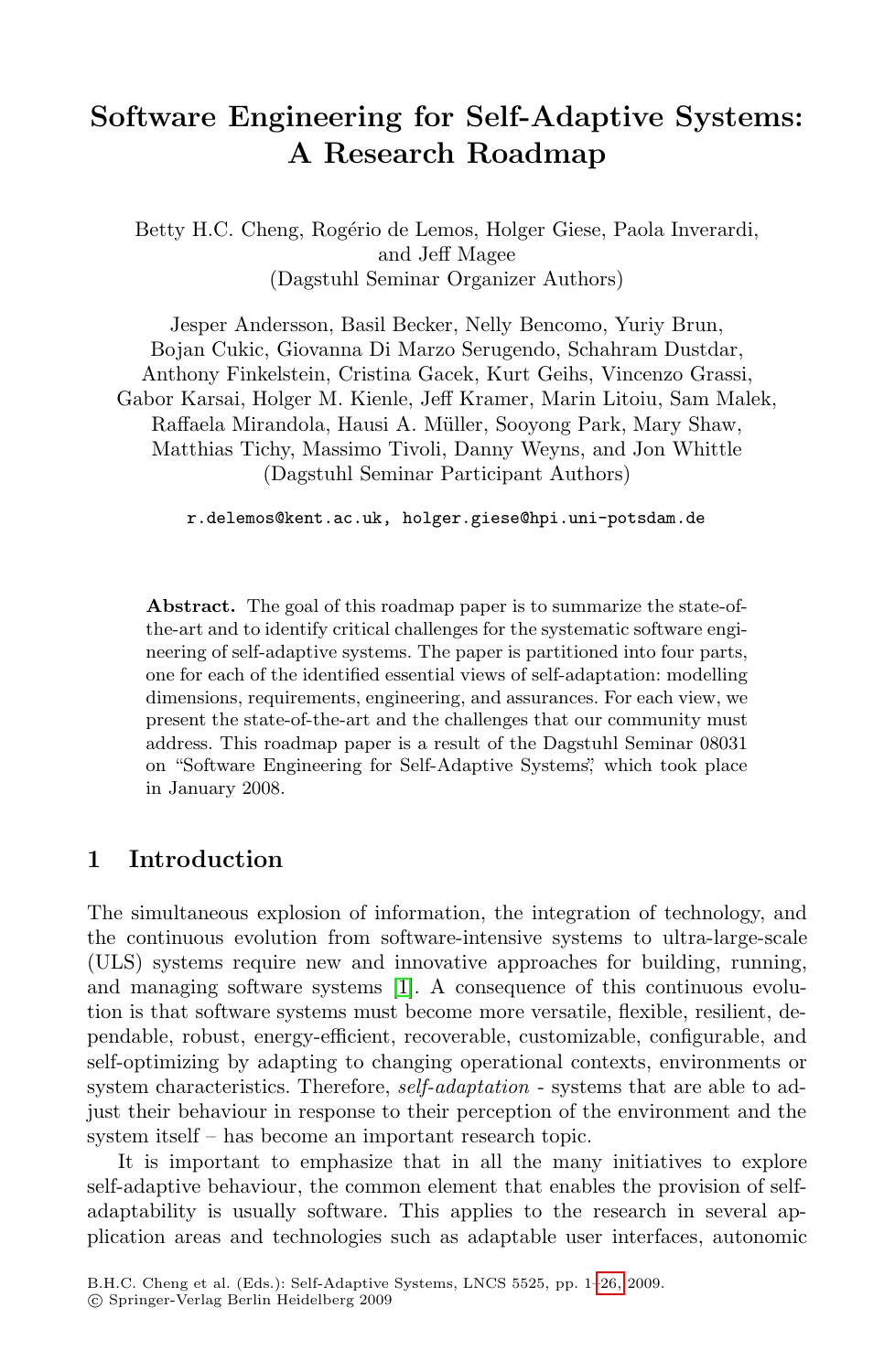computing, dependable computing, embedded systems, mobile ad hoc networks, mobile and autonomous robots, multi-agent systems, peer-to-peer applications, sensor networks, service-oriented architectures, and ubiquitous computing. It also hold for many research fields, which have already investigated some aspects of self-adaptation from their own perspective, such as fault-tolerant computing, distributed systems, biologically inspired computing, distributed artificial intelligence, integrated management, robotics, knowledge-based systems, machine learning, control theory, etc. In all these case software's flexibility allows such heterogeneous applications; however, the proper realization of the self-adaptation functionality still remains a significant intellectual challenge and only recently have the first attempts in building self-adaptive systems emerged within specific application domains. Moreover, little endeavour has been made to establish suitable software engineering approaches for the provision of self-adaptation. In the long run, we need to establish the foundations that enable the systematic development of future generations of self-adaptive systems. Therefore it is worthwhile to identify the commonalities and differences of the results achieved so far in the different fields and look for ways to integrate them.

The goal of this roadmap paper is to summarize and point out the current state-of-the-art and its limitations, as well as to identify critical challenges for engineering self-adaptive software systems. Specifically, we intend to focus on development methods, techniques, and tools that we believe are required to support the systematic development of complex software systems with dynamic self-adaptive behaviour. In contrast to merely speculative and conjectural visions and ad hoc approaches for systems supporting self-adaptability, the objective of this paper is to establish a roadmap for research, and to identify the main research challenges for the systematic software engineering of self-adaptive systems.

<span id="page-1-0"></span>To present and motivate these challenges, the paper divided into four parts, one for each of the four essential views of self-adaptation we have identified. For each view, we present the state-of-the-art and the challenges our community must address. The four views are: modelling dimensions (Section [2\)](#page-1-0), requirements (Section [3\)](#page-8-0), engineering (Section [4\)](#page-11-0), and assurances (Section [5\)](#page-17-0). Finally, we summarize our findings in Section [6.](#page-20-0)

# 2 Modelling Dimensions

Endowing a system with a self-adaptive property can take many different shapes. The way self-adaptation has to be conceived depends on various aspects, such as, user needs, environment characteristics, and other system properties. Understanding the problem and selecting a suitable solution requires precise models for representing important aspects of the self-adaptive system, its users, and its environment. A cursory review of the software engineering literature attests to the wide spectrum of software systems that are argued to be self-adaptive. Indeed, there is a lack of consensus among researchers and practitioners on the points of variation among such software systems. We refer to these points of variations as modelling dimensions.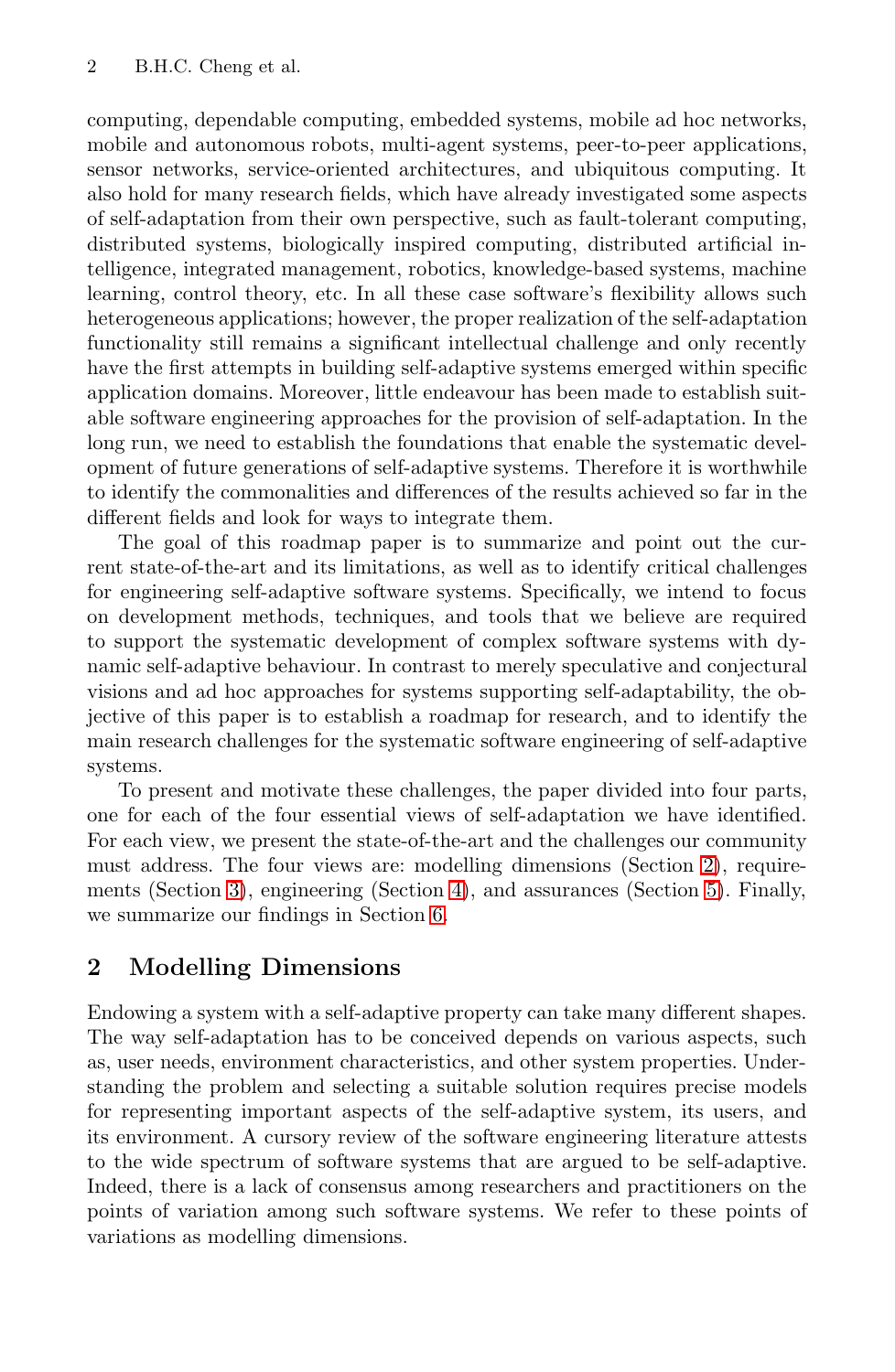In this section, we provide a classification of modelling dimensions for selfadaptive systems. Each dimension describes a particular aspect of the system that is relevant for self-adaptation. Note that it is not our ambition to be exhaustive in all possible dimensions, but rather to give an initial impetus towards defining a framework for modelling self-adaptive systems. The purpose is to establish a baseline from which key aspects of different self-adaptive system can be easily identified and compared. A more elaborated discussion of the ideas presented in this section can be found in [\[2\]](#page-23-1).

In the following, we present the dimensions in term of four groups. First, the dimensions associated with self-adaptability aspects of the system goals, second, the dimensions associated with causes of self-adaptation, third, the dimensions associated with the mechanisms to achieve self-adaptability, and fourth, the dimensions related to the effects of self-adaptability upon a system. The proposed modelling framework is presented in the context of an illustrative case from the class of embedded systems, however, these dimensions can be equally useful in describing the self-adaptation properties, for example, of an IT change management system.

#### 2.1 Illustrative Case

As an illustrative scenario, we consider the problem of obstacle/vehicle collisions in the domain of unmanned vehicles (UVs). A concrete application could be the DARPA Grand Challenge contest [\[3\]](#page-23-0). Each UV is provided with an autonomous control software system (ACS) to drive the vehicle from start to destination along the road network. The ACS takes into account the regular traffic environment, including the traffic infrastructure and other vehicles. The scenario we envision is the one in which there is a UV driving on the road through a region where people and animals can cross the road unexpectedly. To anticipate possible collisions, the ACS is extended with a self-adaptive control system (SCS). The SCS monitors the environment and controls the vehicle when a human being or an animal is detected in front of the vehicle. In case an obstacle is detected, the SCS manoeuvres the UV around the obstacle negotiating other obstacles and vehicles. Thus, the SCS extends the ACS with self-adaptation to avoid collisions with obstacles on the road.

#### 2.2 Overview of Modelling Dimensions

We give overview of the important modelling dimensions per group. Each dimension is illustrated with an example from the illustrative case.

Goals. Goals are objectives the system under consideration should achieve. Goals could either be associated with the lifetime of the system or with scenarios that are related to the system. Moreover, goals can either refer to the selfadaptability aspects of the application, or to the middleware or infrastructure that supports that application. In the context of the case study mentioned above, amongst several possible goals, we consider, as an example, the following goal: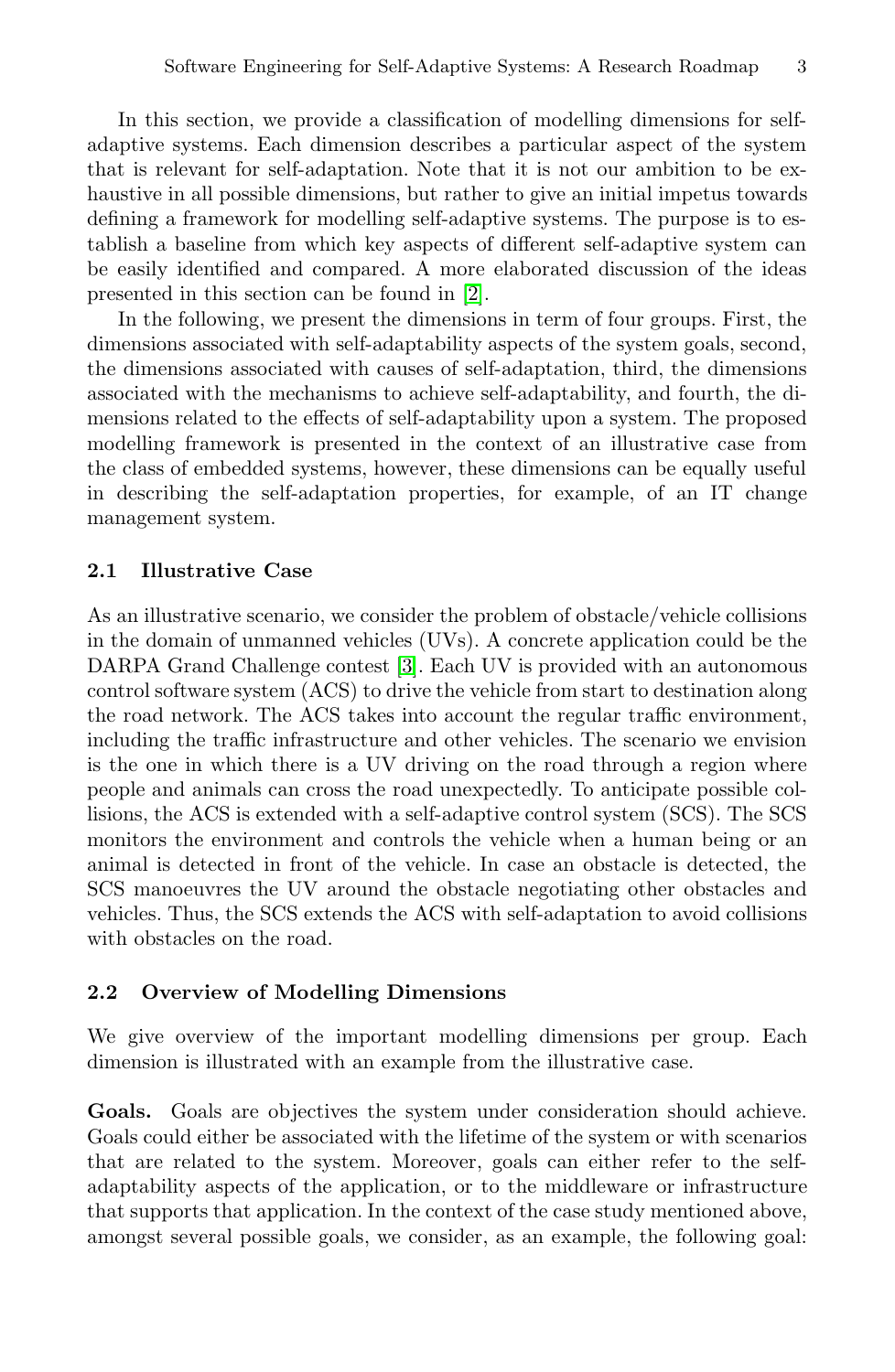the system shall avoid collisions. This goal could be expressed in a way in which quantities are associated with the different attributes, and partitioned into subgoals, with each sub-goal related to one of the attributes.

Evolution. This dimension captures whether the goals can change within the lifetime of the system. The number of goals may change, and the goals themselves may also change as the system as a whole evolves. Hence, goal evolution ranges from static in which changes are not expected, to dynamic in which goals can change at run-time, including the number of goals, i.e., the system is able to manage and create new goals during its lifetime. In the context of the case study since the goal is related to the safety of the UVs it is expected for the goal to be static.

Flexibility. This dimension captures whether the goals are flexible in the way they are expressed. This dimension is related to the level of uncertainty associated with the goal specification, which may range over three values: rigid, constrained, and unconstrained. A goal is rigid when it is prescriptive, while a goal is unconstrained when its statement provides flexibility for dealing with uncertainty. An example of a rigid goal is "the system shall do this. . . " while an unconstrained goal is "the system might do this. . . " A constrained goal provides a middle ground, where there is flexibility as long as certain constraints are satisfied, such as, "the system may do this. . . as long as it does this. . . " In the context of the case study, the goal is rigid.

Duration. This dimension is concerned with the validity of a goal throughout the system's lifetime. It may range from temporary to persistent. While a persistent goal should be valid throughout the system's lifetime, a temporary goal may be valid for a period of time: short, medium and long term. A persistent goal may restrict the adaptability of the system because it may constrain the system flexibility in adapting to change. A goal that is associated with a particular scenario can be considered a temporary goal. In terms of duration, the goal of the illustrative case can be considered persistent since it is related to the purpose of the system.

Multiplicity. This dimension is related to the number of goals associated with the self-adaptability aspects of a system. A system can either have a single goal or multiple goals. As a general rule of thumb, a single goal self-adaptive system is relatively easier to realize than systems with multiple goals. As discussed in the next dimension, this is particularly true for system where the goals are related. The illustrative case is presented in the context of a single goal.

Dependency. In case a system has multiple goals, this dimension captures how the goals are related to each other. They can be either independent or dependent. A system can have several independent goals (i.e., they don't affect each other). When the goals are dependent, goals can either be complementary with respect to the objectives that should be achieved or they can be conflicting. In the latter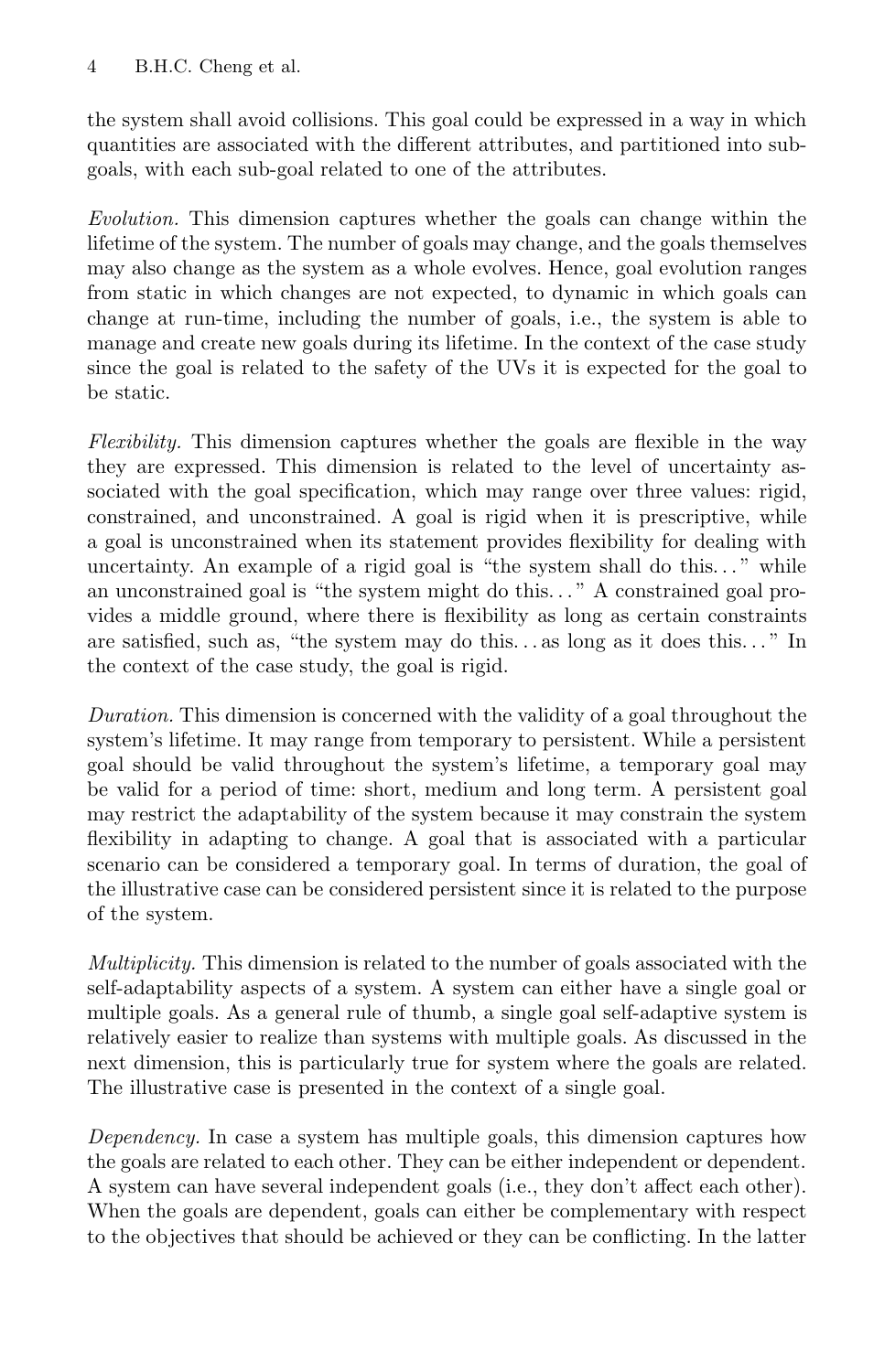case, trade offs have to be analyzed for identifying an optimal configuration of the goals to be met. In the illustrative case study there are no dependencies since there is a single goal.

Change. Changes are the cause of adaptation. Whenever the system's context changes the system has to decide whether it needs to adapt. In line with [\[4\]](#page-23-3), we consider context as any information which is computationally accessible and upon which behavioural variations depend. Actors (entities that interact with the system), the environment (the part of the external world with which the system interacts [\[5\]](#page-23-4)), and the system itself may contribute to the context that may influence the behaviour of the application. Actor-dependent, system-dependent, and environment-dependent variations can occur separately, or in any combination. We classify context-dependable changes of a self-adaptive system in terms of the place in which change has occurred, the type and the frequency of the change, and whether it can be anticipated. All these elements are important for identifying how the system should react to change that occurs during run-time. In the context of the illustrative case study, we consider the cause of adaptation the appearance of an obstacle in front of the ACS.

Source. This dimension identifies the origin of the change, which can be either external to the system (i.e., its environment) or internal to the system, depending on the scope of the system. In case the source of change is internal, it might be important to identify more precisely where change has occurred: application, middleware or infrastructure. The source of the change related to the ACS is external to the system.

Type. This dimension refers to the nature of change. It can be functional, nonfunctional, and technological. Technological refers to both software and hardware aspects that support the delivery of the services. Examples of the three types of change are, respectively: the purpose of the system has changed and services delivered need to reflect this change, system performance and reliability need to be improved, and the version of the middleware in which the application runs has been upgraded. In the illustrative case, since the change can lead ACS to collide against an obstacle the type of change is non-functional.

Frequency. This dimension is concerned with how often a particular change occurs, and it can range from rare to frequent. If for example a change happens quite often this might affect the responsiveness of the adaptation. Since the occurrence of obstacles is rare within the system lifetime, we consider changes are rare to occur.

Anticipation. This dimension captures whether change can be predicted ahead of time. Different self-adaptive techniques are necessary depending on the degree of anticipation: foreseen (taken care of), foreseeable (planned for), and unforeseen (not planned for) [\[6\]](#page-23-2). In the illustrative case study, the occurrence of obstacles should be foreseeable.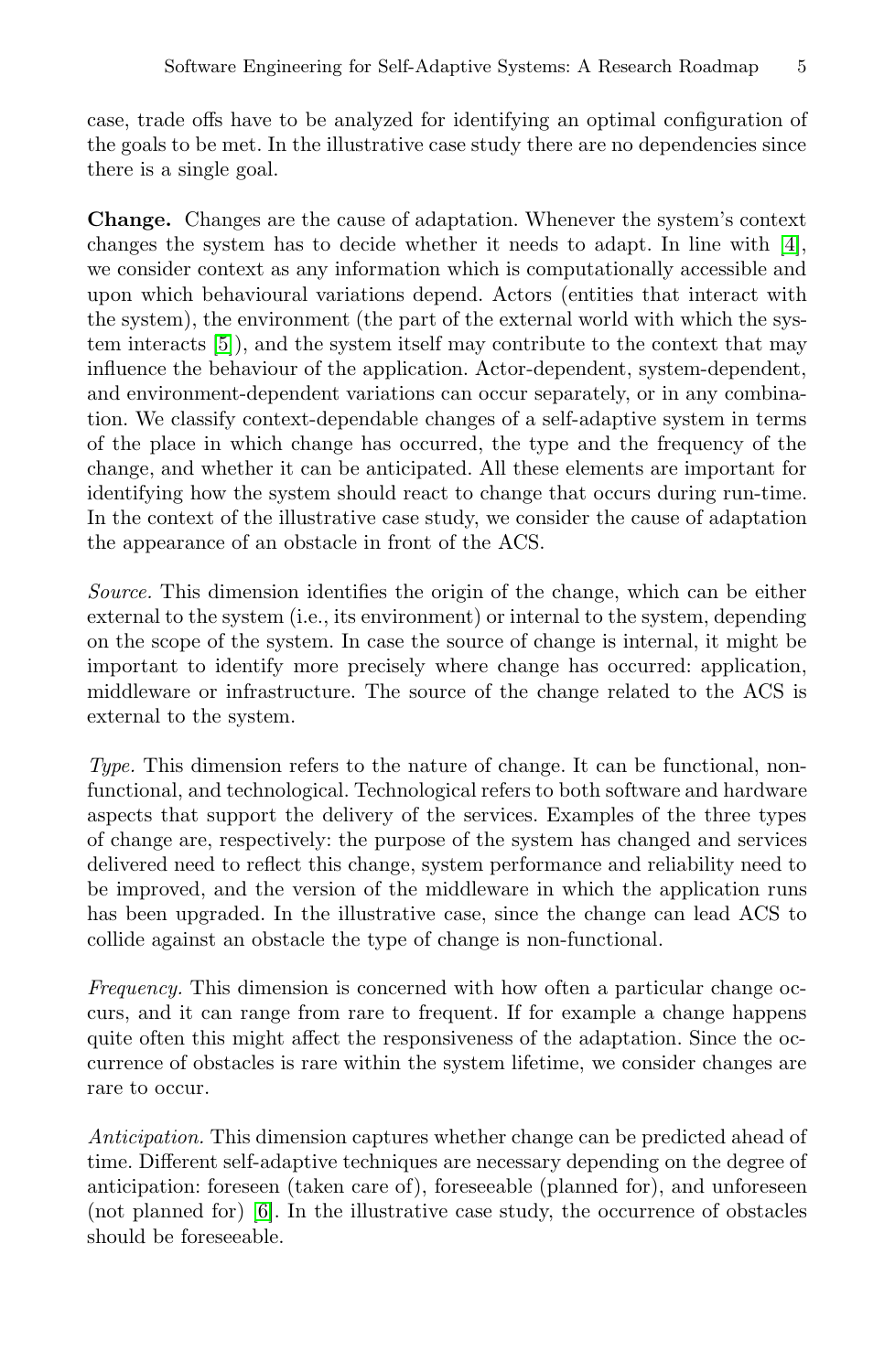Mechanisms. This set of dimensions captures the system reaction towards change, which means that they are related to the adaptation process itself. The dimensions associated with this group refer to the type of self-adaptation that is expected, the level of autonomy of the self-adaptation, how self-adaptation is controlled, the impact of self-adaptation in terms of space and time, how responsive is self-adaptation, and how self-adaptation reacts to change.

Type. This dimension captures whether adaptation is related to the parameters of the system's components or to the structure of the system. Based on this, adaptation can be parametric or structural, or a combination of these. Structural adaptation could also be seen as compositional, since it depends on how components are integrated. In the illustrative case, to avoid collisions with obstacles, the SCS has to adjust the movements of the UV, and this might imply adjusting parameters in the steering gear.

Autonomy. This dimension identifies the degree of outside intervention during adaptation. The range of this dimension goes from autonomous to assisted. In the autonomous case, at run-time there is no influence external to the system guiding how the system should adapt. On the other hand, a system can have a degree of self-adaptability when externally assisted, either by another system or by human participation (which can be considered another system). In the illustrative case, for the foreseen type of changes the system is autonomous since the UV has to avoid collisions with animals without any human intervention.

Organization. This dimension captures whether adaptation is performed by a single component - centralized, or distributed amongst several components decentralized. If adaptation is decentralized no single component has a complete control over the system. The SCS of the UV in the illustrative example seems to fit naturally with a weak organization.

Scope. This dimension identifies whether adaptation is localized or involves the entire system. The scope of adaptation can range from local to global. If adaptation affects the entire system then more thorough analysis is required to commit the adaptation. It is fundamental for the system to be well structured in order to reduce the impact that change might have on the adaptation. In the illustrative case, the adaptation is global to the UV since involves different components in the car, such as, steering gear and brakes.

Duration. This dimension refers to the period of time in which the system is self-adapting, or in other words, how long the adaptation lasts. The adaptation process can be for short (seconds to hours), medium (hours to months), or long (months to years) term. Note that time characteristics should be considered relative to the application domain. While scope dimension deals with the impact of adaptation in terms of space, duration deals with time. Considering that the time it takes for the UV to react to an obstacle is minimal compared with the lifetime of the system, the duration of the self-adaptation should be short term.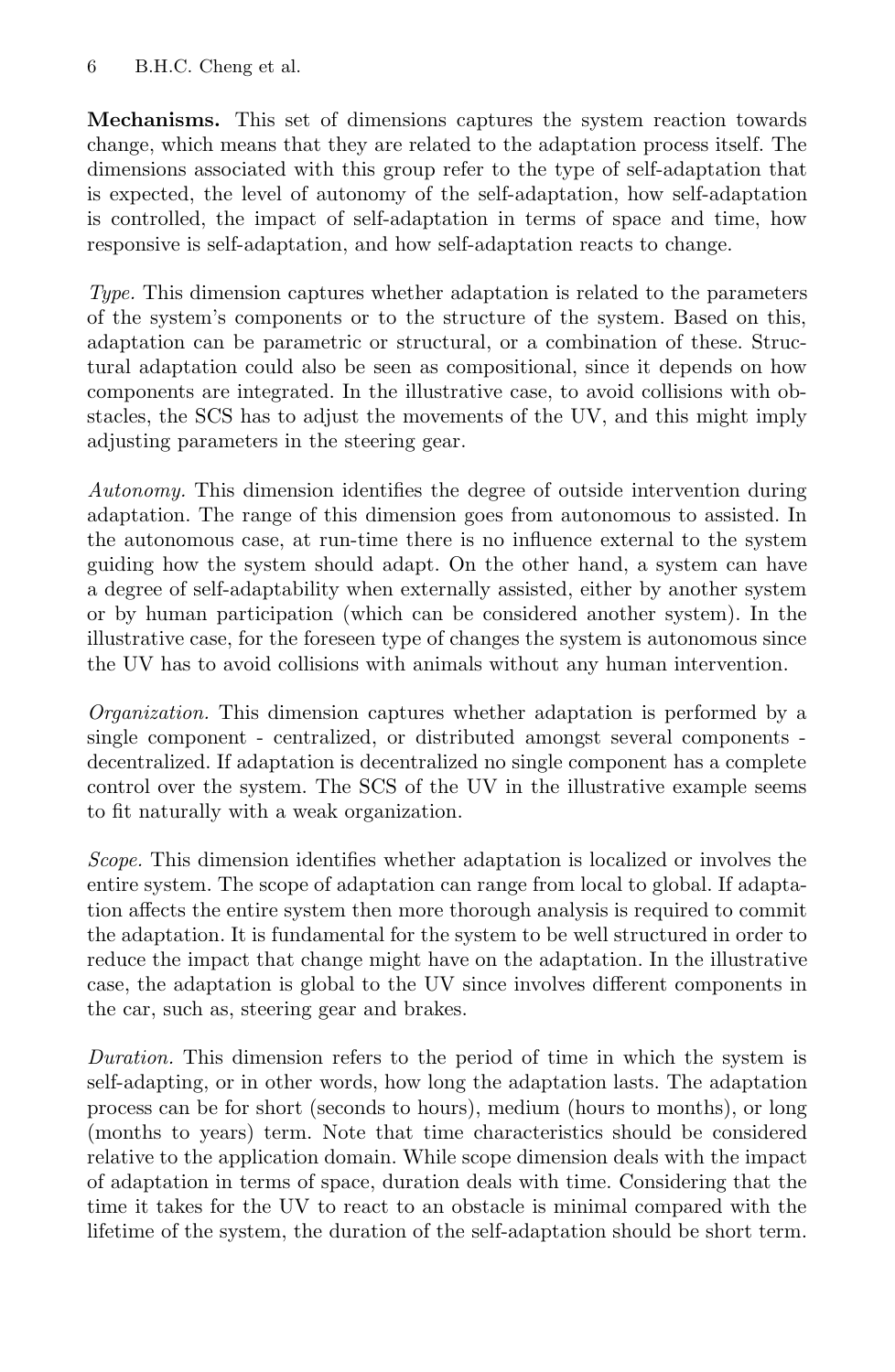Timeliness. This dimension captures whether the time period for performing self-adaptation can be guaranteed, and it ranges from best-effort to guaranteed. For example, in case change occurs quite often, it may be the case that it is impossible to guarantee that adaptation will take place before another change occurs, in these situations best effort should be pursued. In the context of the case study, the upper bounds for the SCS to manoeuvre the UV should be identified for the timeliness associated with self-adaptation to be guaranteed.

Triggering. This dimension identifies whether the change that initiates adaptation is event-trigger or time-trigger. Although it is difficult to control how and when change occurs, it is possible to control how and when the adaptation should react to a certain change. If the time period for performing adaptation has to be guaranteed, then an event-trigger might not provide the necessary assurances when change is unbounded. Obstacles in the illustrative case appear unexpectedly and as such triggering of self-adaptation is event-based.

Effects. This set of dimensions capture what is the impact of adaptation upon the system, that is, it deals with the effects of adaptation. While mechanisms for adaptation are properties associated with the adaptation, these dimensions are properties associated with system in which the adaptation takes place. The dimensions associated with this group refer to the criticality of the adaptation, how predictable it is, what are the overheads associated with it, and whether the system is resilient in the face of change. In the context of the illustrative case study, a collision between an UV and an obstacle may ensue if the SCS fails.

Criticality. This dimension captures the impact upon the system in case the self-adaptation fails. There are adaptations that harmless in the context of the services provided by the system, while there are adaptations that might involve the loss of life. The range of values associated with this criticality is harmless, mission-critical, and safety-critical. The level of criticality of the application (and the adaptation process) is safety-critical since it may lead to an accident.

Predictability. This dimension identifies whether the consequences of selfadaptation can be predictable both in value and time. While timeliness is related to the adaptation mechanisms, predictability is associated with system. Since predictability is associated with guarantees, the degree of predictability can range from non-deterministic to deterministic. Given the nature of the illustrative case, the predictability of the adaptation should be deterministic.

Overhead. This dimension captures the negative impact of system adaptation upon the system's performance. The overhead can range from insignificant to system failure (e.g., thrashing). The latter will happen when the system ceases to be able to deliver its services due to the high-overhead of running the selfadaptation processes (monitoring, analyzer, planning, effecting processes). The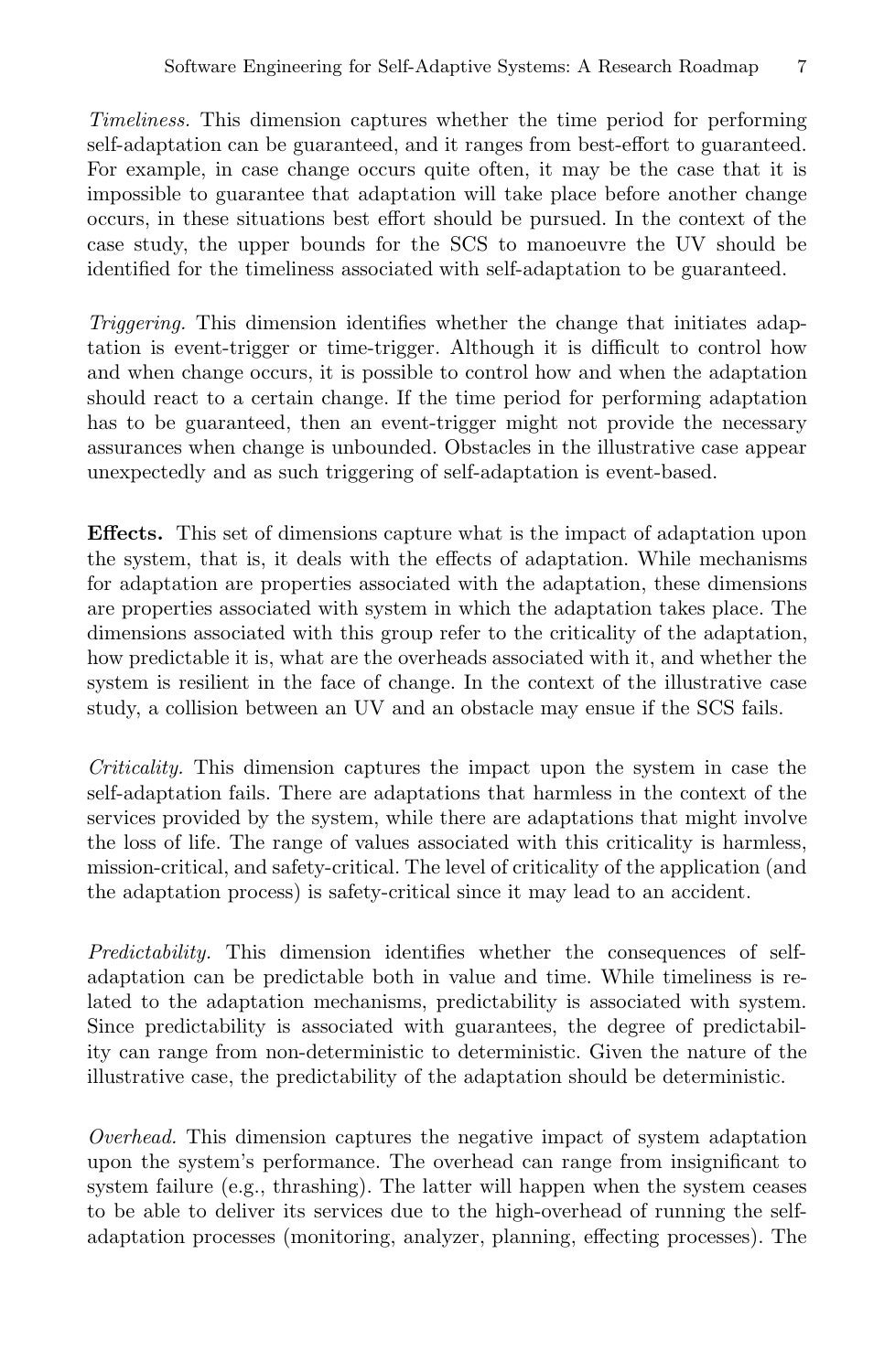overheads associated with the SCS should be insignificant, otherwise the UV might not be able to avoid the obstacle.

Resilience. This dimension is related to the persistence of service delivery that can justifiably be trusted, when facing changes [\[6\]](#page-23-2). There are two issues that need to be considered under this dimension: first, it is the ability of the system to provide resilience, and second, it is the ability to justify the provided resilience. The degree of resilience can range from resilient to vulnerable. In the context of the illustrative case study, the system should be resilient.

# 2.3 Research Challenges in Modelling Dimensions

In spite of the many years of software engineering research, construction of self-adaptive software systems has remained a very challenging task. While substantial progress has been made in each of the discussed modelling dimensions, there are several important research questions that are remaining, and frame the future research in this area. We briefly elaborate on those below. The discussion is structured in line with the four presented groups of modelling dimensions.

Goals. A self-adaptive software system often needs to perform a trade-off analysis between several potentially conflicting goals. Practical techniques for specifying and generating utility functions, potentially based on the user's requirements, are needed. One promising direction is to use preferences that compare situations under Pareto optimal conditions.

Change. Monitoring a system, especially when there are several different QoS properties of interest, has an overhead. In fact, the amount of degradation in QoS due to monitoring could outweigh the benefits of improvements in QoS to adaptation. More research on lightweight monitoring techniques is needed.

Mechanisms. Researchers and practitioners have typically leveraged a single tactic to realize adaptation based on the characteristics of the target application. However, given the unique benefits of each approach, we believe a fruitful avenue of future research is a more comprehensive approach that leverages several adaptation tactics simultaneously.

The application of the centralized control loop pattern to a large-scale software system may suffer from scalability problems. There is a pressing need for decentralized, but still manageable, efficient, and predictable techniques for constructing self-adaptive software systems. A major challenge is to accommodate a systematic engineering approach that integrates both control-loop approaches with decentralized agent inspired approaches.

Responsiveness is a crucial property in real-time software systems, hence the need for adaptation models targeted for real-time systems that treat the duration and overhead of adaptation as first class entities.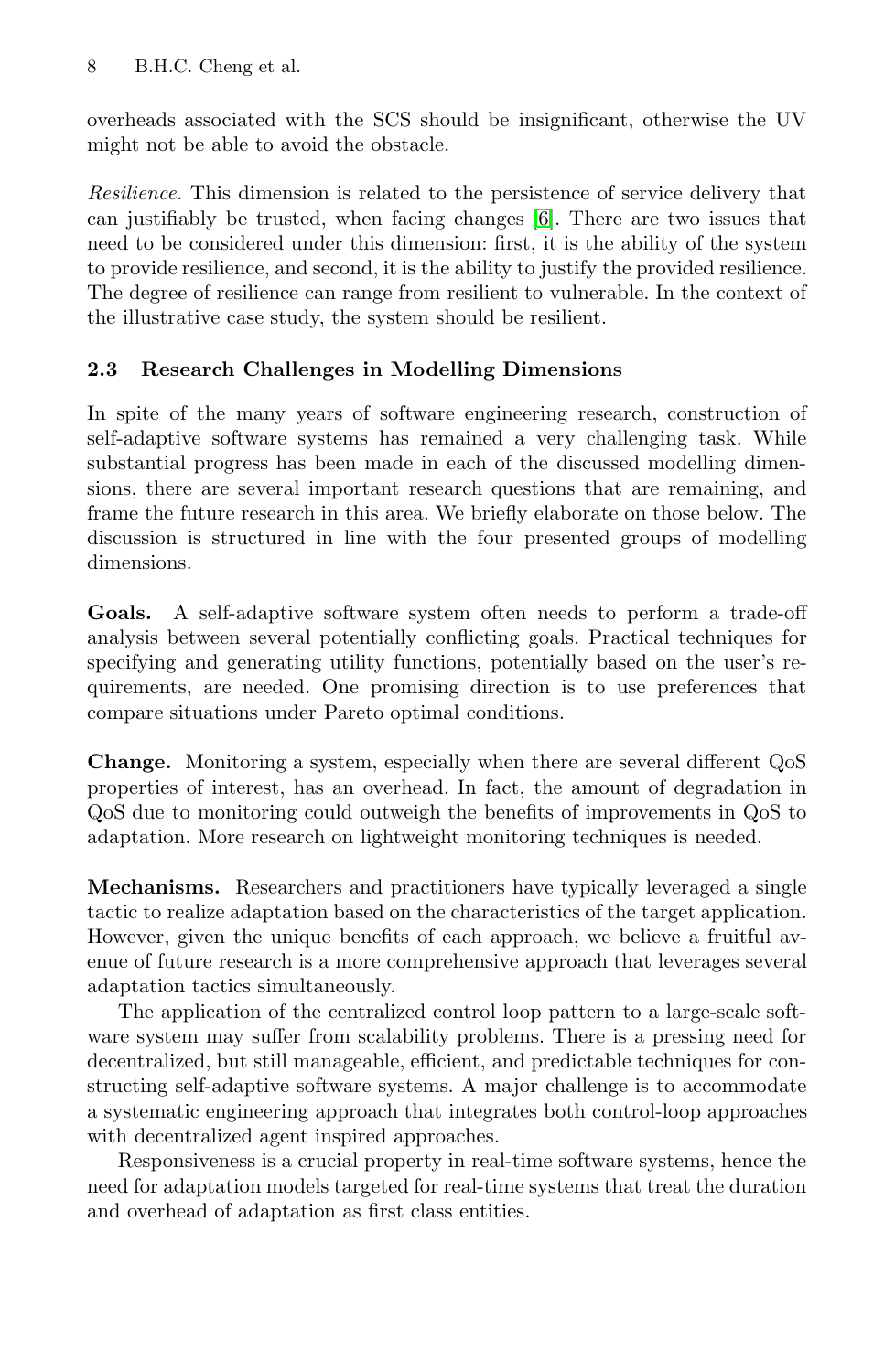Effects. Predicting the exact behaviour of a software system due to run-time changes is a challenging task. More advanced and predictive models of adaptation are needed for systems that could fail to satisfy their requirements due to side-effects of change.

<span id="page-8-0"></span>In highly dynamic systems, such as mobile systems, where the environmental parameters change frequently, the overhead of adaptation due to frequent changes in the system could be so high that the system ends up thrashing. The trade-offs between the adaptation overhead and the accrued benefits of changing the system needs to be taken into consideration for such systems.

### 3 Requirements

A self-adaptive system is able to modify its behaviour according to changes in its environment. As such, a self-adaptive system must continuously monitor changes in its context and react accordingly. But what aspects of the environment should the self-adaptive system monitor? Clearly, the system cannot monitor everything. And exactly what should the system do if it detects less than optimal conditions in the environment? Presumably, the system still needs to maintain a set of high-level goals that should be satisfied regardless of the environmental conditions. But non-critical goals could well be relaxed, thus allowing the system a degree of flexibility during or after adaptation.

These questions (and others) form the core considerations for building selfadaptive systems. Requirements engineering is concerned with what a system should do and within which constraints it must do it. Requirements engineering for self-adaptive systems, therefore, must address what adaptations are possible and what constrains how those adaptations are realized. In particular, questions to be addressed include: what aspects of the environment are relevant for adaptation? Which requirements are allowed to vary or evolve at run-time, and which must always be maintained? In short, requirements engineering for self-adaptive systems must deal with uncertainty because the information about future execution environments is incomplete, and therefore the requirements for the behavior of the system may need to change (at run-time) in response to the changing environment.

#### 3.1 Requirements State-of-the-Art

Requirements engineering for self-adaptive systems appears to be a wide open research area with only a limited number of approaches yet considered. Cheng and Atlee [\[7\]](#page-23-6) report on some previous work on specifying and verifying adaptive software, and on run-time monitoring of requirements conformance [\[8](#page-23-7)[,9\]](#page-23-8). They also explain how preliminary work on personalized and customized software can be applied to adaptive systems (e.g.,  $[10,11]$  $[10,11]$ ). In addition, some research approaches have successfully used goal models as a foundation for specifying the autonomic behaviour [\[12\]](#page-23-11) and requirements of adaptive systems [\[13\]](#page-23-5).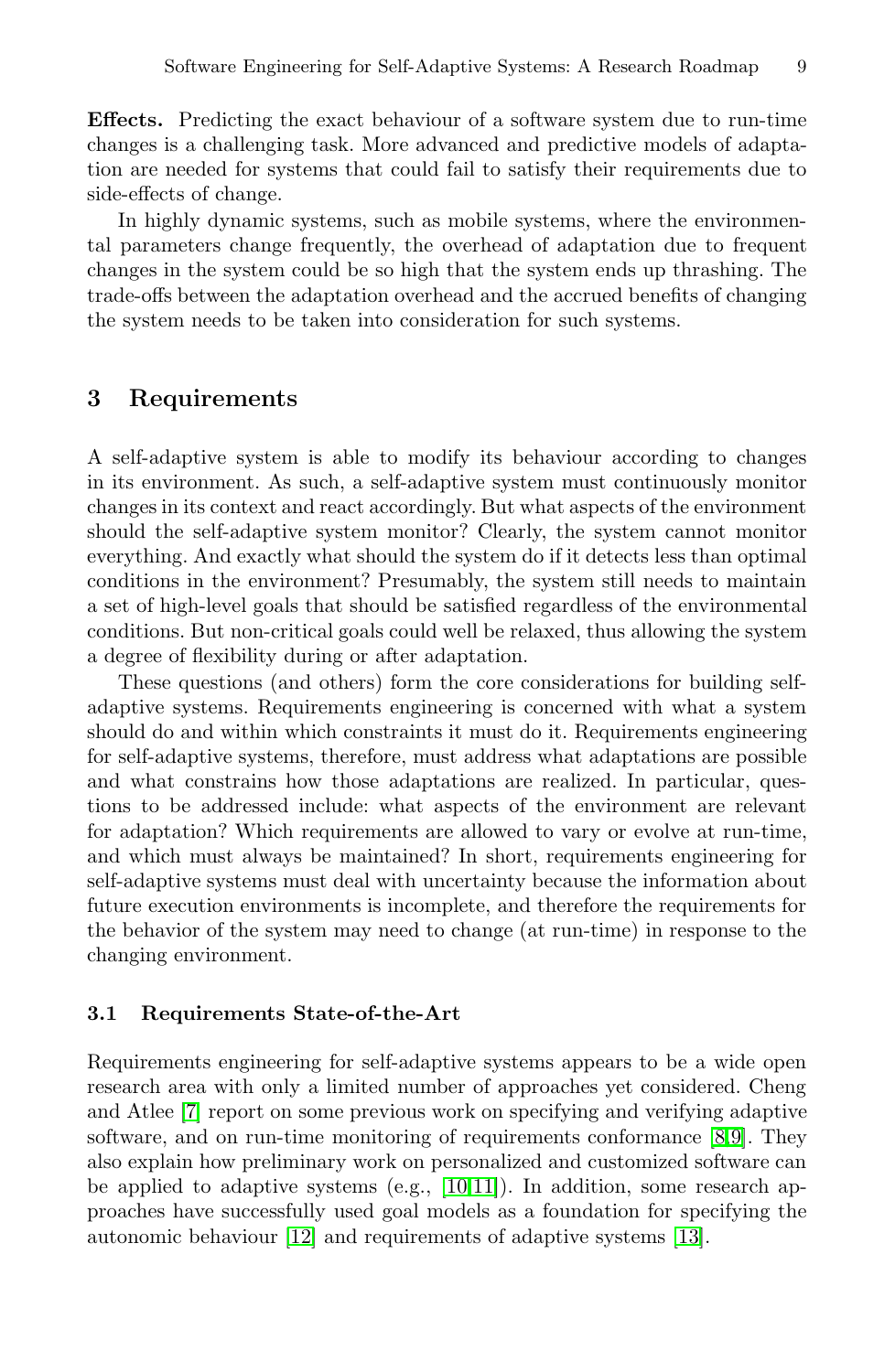One of the main challenges that self-adaptation poses is that when designing a self-adaptive system, we cannot assume that all adaptations are known in advance — that is, we cannot anticipate requirements for the entire set of possible environmental conditions and their respective adaptation specifications. For example, if a system is to respond to cyber-attacks, one cannot possibly know all attacks in advance since malicious actors develop new attack types all the time.

As a result, requirements for self-adaptive systems may involve degrees of uncertainty or may necessarily be specified as "incomplete." The requirements specification therefore should cope with:

- the incomplete information about the environment and the resulting incomplete information about the respective behaviour that the system should expose
- the evolution of the requirements at run-time

# 3.2 Research Challenges in Requirements

This subsection highlights a number of short-term and long-term research challenges for requirements engineering for self-adaptive systems. We start with shorter-term challenges and progress to more visionary ideas. As far as the authors are aware, there is little or no research currently underway to address these challenges.

A New Requirements Language. Current languages for requirements engineering are not well suited to dealing with uncertainty, which, as mentioned above, is a key consideration for self-adaptive systems. We therefore propose that richer requirements languages are needed. Few of the existing approaches for requirements engineering provide this capability. In goal-modelling notations such as KAOS [\[14\]](#page-23-13) and  $\mathbf{i}^*$  [\[15\]](#page-23-14), there is no explicit support for uncertainty or adaptivity. Scenario-based notations generally do not explicitly support adaptation either, although live sequence charts [\[16\]](#page-23-12) have a notion of mandatory versus potential behaviour that could possibly be used to specify adaptive systems. Of course, the most common notation for specifying requirements in industry is still natural language prose. Traditionally, requirements documents make statements such as "the system shall do this..." For self-adaptive systems, the prescriptive notion of "shall" needs to be relaxed and could, for example, be replaced with "the system may do this. . . or it may do that . . . " or "if the system cannot do this... then it should eventually do that..." This idea leads to a new requirements vocabulary for self-adaptive systems that gives stakeholders the flexibility to account for uncertainty in their requirements documents. For example:

Traditional RE:

 $-$  "The system shall do this..."

Adaptive RE:

 $-$  "The system might do this..."

 $-$  "But it may do this... as long as it does this..."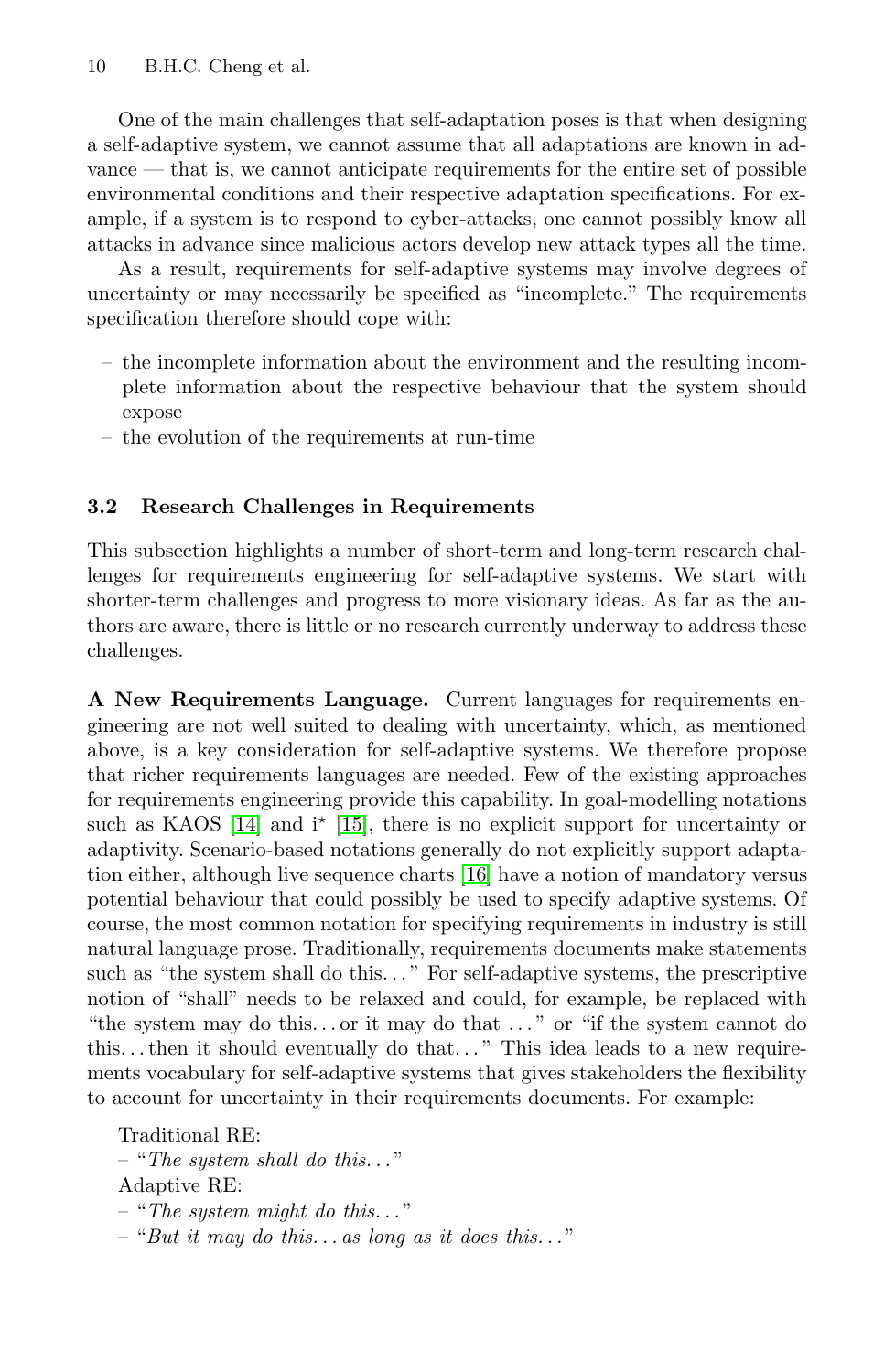$-$  "The system ought to do this...but if it cannot, it shall eventually do this..."

Such a vocabulary would change the level of discourse in requirements from prescriptive to flexible. There would need to be a clear definition of terms, of course, as well as a composition calculus for defining how the terms relate to each other and compose. Multimodal logic and perhaps new adaptation-oriented logic [\[17\]](#page-23-15) need to be developed to specify the semantics for what it means to have the possibility of conditions [\[18](#page-23-16)[,19\]](#page-24-1). There is also a relationship with variability management mechanisms in software product lines [\[20\]](#page-24-2), which also tackle builtin flexibilities. However, at the requirements level, one ideally would capture uncertainty at a more abstract level than simply enumerating alternatives. Some preliminary results in defining a new adaptation requirements language along these lines are being developed [\[21\]](#page-24-3).

Mapping to Architecture. Given a new requirements language that explicitly handles uncertainty, it will be necessary to provide systematic methods for refining models in this language down to specific architectures that support run-time adaptation. A variety of technical options exist for implementing reconfigurability at the architecture level, including component-based, aspect-oriented and product-line based approaches, as well as combinations of these. Potentially, there could be a large gap in expressiveness between a requirements language that incorporates uncertainty and existing architecture structuring methods. One can imagine, therefore, a semi-automated process for mapping to architecture where heuristics and/or patterns are used to suggest architectural units corresponding to certain vocabulary terms in the requirements.

Managing Uncertainty. In general, once we start introducing uncertainty into our software engineering processes, we must have a way of managing this uncertainty and the inevitable complexity associated with handling so many unknowns. Certain requirements will not change (i.e., invariants), whereas others will permit a degree of flexibility. For example, a system cannot start out as a transport robot and self-adapt into a robot chef [\[22\]](#page-24-0)! Allowing uncertainty levels when developing self-adaptive systems requires a trade-off between flexibility and assurance such that the critical high-level goals of the application are always met [\[23](#page-24-4)[,24](#page-24-5)[,25\]](#page-24-6).

Requirements Reflection. As we said above, self-adaptation deals with requirements that vary at run-time. Therefore it is important that requirements lend themselves to be dynamically observed, i.e., during execution. Reflection [\[26,](#page-24-7)[27](#page-24-8)[,28\]](#page-24-9) enables a system to observe its own structure and behaviour. A relevant research work is the ReqMon tools [\[29\]](#page-24-10) which provides a requirements monitoring framework, focusing on temporal properties to be maintained. Leveraging and extending beyond these complementary approaches, Finkelstein [\[22\]](#page-24-0) coins the term "requirements reflection" that would enable systems to be aware of their own requirements at run-time. This capability would require an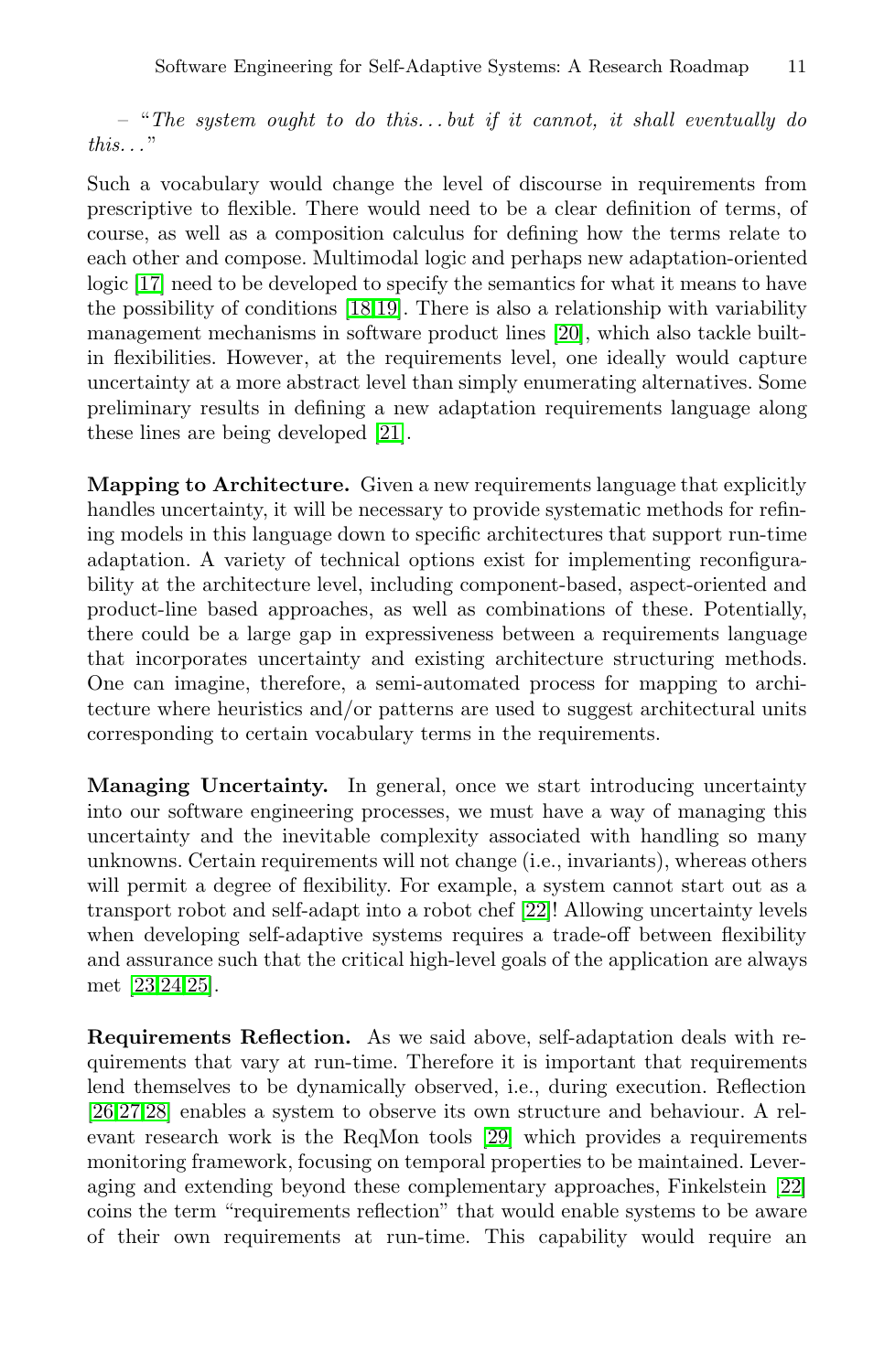appropriate model of the requirements to be available online. Such an idea brings with it a host of interesting research questions, such as: Could a system dynamically observe its requirements? In other words, can we make requirements run-time objects? Future work is needed to develop technologies to provide such infrastructure support.

Online Goal Refinement. As in the case of design decisions that are eventually realized at run-time, new and more flexible requirement specifications like the one suggested above would imply that the system should perform the RE processes at run-time, e.g. goal-refinement [\[25\]](#page-24-6).

Traceability from Requirements to Implementation. A constant challenge in all the topics shown above is dynamic traceability. For example, new operators of a new RE specification language should be easily traceable down to architecture, design, and beyond. Furthermore, if the RE process is performed at run-time we need to assure that the final implementation or behaviour of the system matches the requirements. Doing so is different from the traditional requirements traceability.

The above research challenges the requirements engineering (RE) community will face, as the demand for self-adaptive systems continues to grow, span RE activities during the development phases and run-time. In order to gain assurance about adaptive behaviour, it is important to monitor adherence and traceability to the requirements during run-time. Furthermore, it is also necessary to acknowledge and support the evolution of requirements at run-time. Given the increasing complexity of applications requiring run-time adaptation, the software artefacts with which the developers manipulate and analyze must be more abstract than source code. How can graphical models, formal specifications, policies, etc. be used as the basis for the evolutionary process of adaptive systems versus source code, the traditional artefact that is manipulated once a system has been deployed? How can we maintain traceability among relevant artefacts, including the code? How can we maintain assurance constraints during and after adaptation? How much should a system be allowed to adapt and still maintain traceability to the original system? Clearly, the ability to dynamically adapt systems at run-time is an exciting and powerful capability. The RE community, among other software engineering disciplines, need to be proactive in tackling these complex challenges in order to ensure that useful and safe adaptive capabilities are provided to the adaptive systems developers.

# <span id="page-11-0"></span>4 Engineering

The engineering of self-adaptive software systems is a major challenge, especially if predictability and cost-effectiveness are desired. However, in other areas of engineering and nature there is a well-known, pervasive notion that could be potentially applied to software systems as well: the notion of feedback.

The first mechanical system that regulated its speed automatically using feedback was Watt's steam engine that had a regulator implementing feedback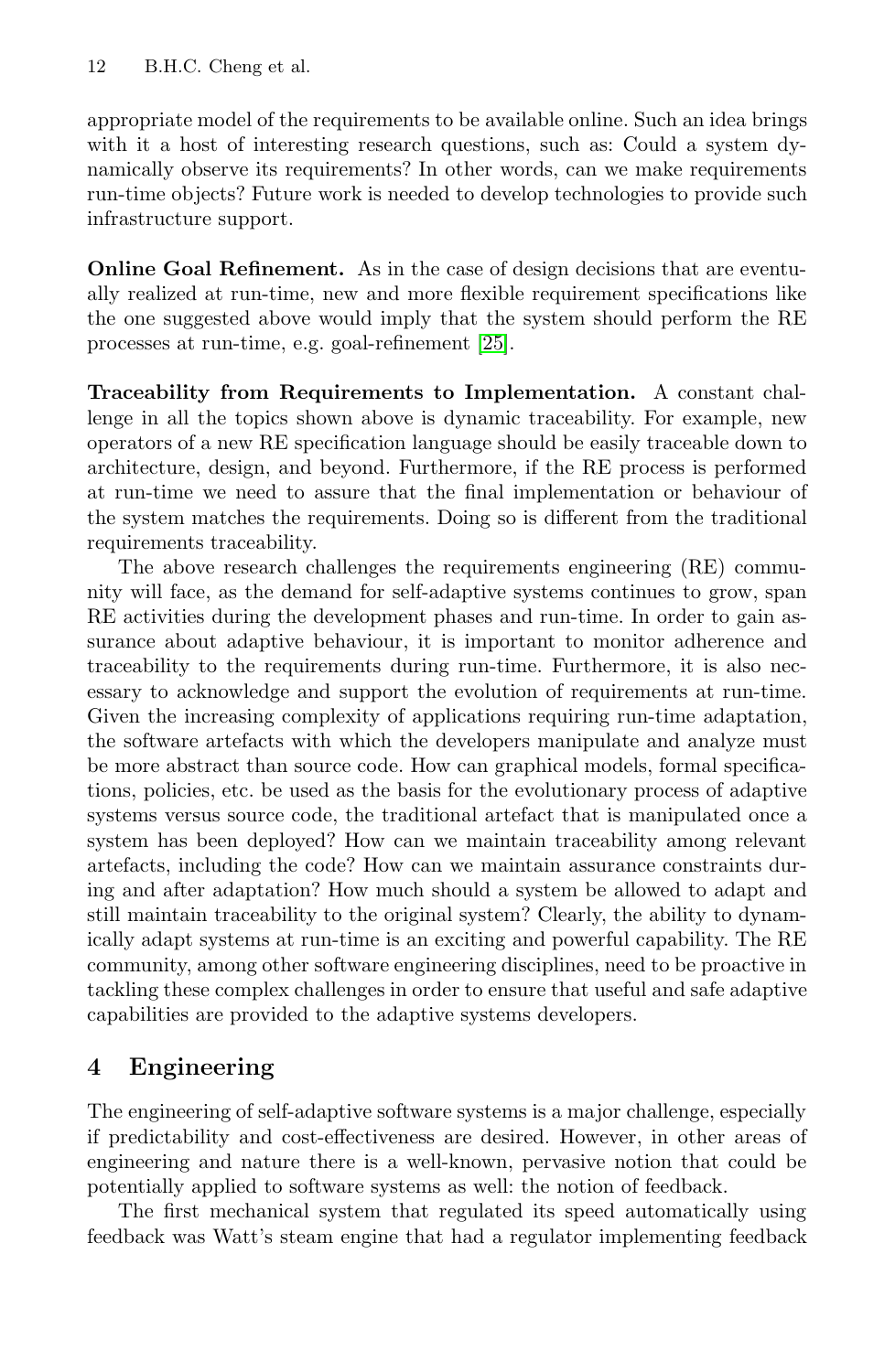control principles. Also in nature plenty examples for positive and negative feedback can be found that help to regulate processes.

Even though control engineering [\[30](#page-24-11)[,31\]](#page-24-12) as well as feedback found in nature are not targeting software systems, mining the rich experiences of these fields and applying principles and findings to software-intensive adaptive systems is a most worthwhile and promising avenue of research for self-adaptive systems. We further strongly believe that self-adaptive systems must be based on this feedback principle and we advocate in this section to focus on the 'control loop' when engineering self-adaptive systems.

In this section we first examine the generic control loop and then analyze the control loop's role in control theory, natural systems, and software engineering, respectively. Finally, we describe the challenges whose resolutions are necessary to enable the systematic engineering of self-adaptive systems. A more detailed elaboration of the perspective presented in this section can be found in [\[32\]](#page-24-13).

#### 4.1 Control Loop Model

Self-adaptation aspects of software-intensive systems can often be hidden within the system design. What self-adaptive systems have in common is that (1) typically design decisions are partially made at run-time, and (2) the systems reason about their state and environment. This reasoning typically involves feedback processes with four key activities: collect, analyze, decide, and act, as depicted in Figure [1](#page-13-0) [\[33\]](#page-24-14).

Here, we concentrate on self-adaptive systems with feedback mechanisms controlling their dynamic behaviour. For example, keeping web services up and running for a long time requires collecting of information about the current state of the system, analyzing that information to diagnose performance problems or to detect failures, deciding how to resolve the problem (e.g., via dynamic load-balancing or healing), and acting on those decisions.

The generic model of a control loop based on [\[33\]](#page-24-14) (cf. Figure [1\)](#page-13-0) provides an overview of the main activities around the control loop but ignores properties of the control and data flow around the loop. When engineering a self-adaptive system, questions about these properties become important. We now identify such questions and argue that in order to properly design self-adaptive software systems, these questions must be brought to the forefront of the design process.

The feedback cycle starts with the *collection* of relevant data from environmental sensors and other sources that reflect the current state of the system. Some of the engineering questions that Figure [1](#page-13-0) ignores with respect to collection but that are important to the engineering process are: What is the required sample rate? How reliable is the sensor data? Is there a common event format across sensors?

Next, the system *analyzes* the collected data. There are many approaches to structuring and reasoning about the raw data (e.g., using applicable models, theories, and rules). Some of the important questions here are: How is the current state of the system inferred? How much past state may be needed in the future? What data need to be archived for validation and verification? How faithful is the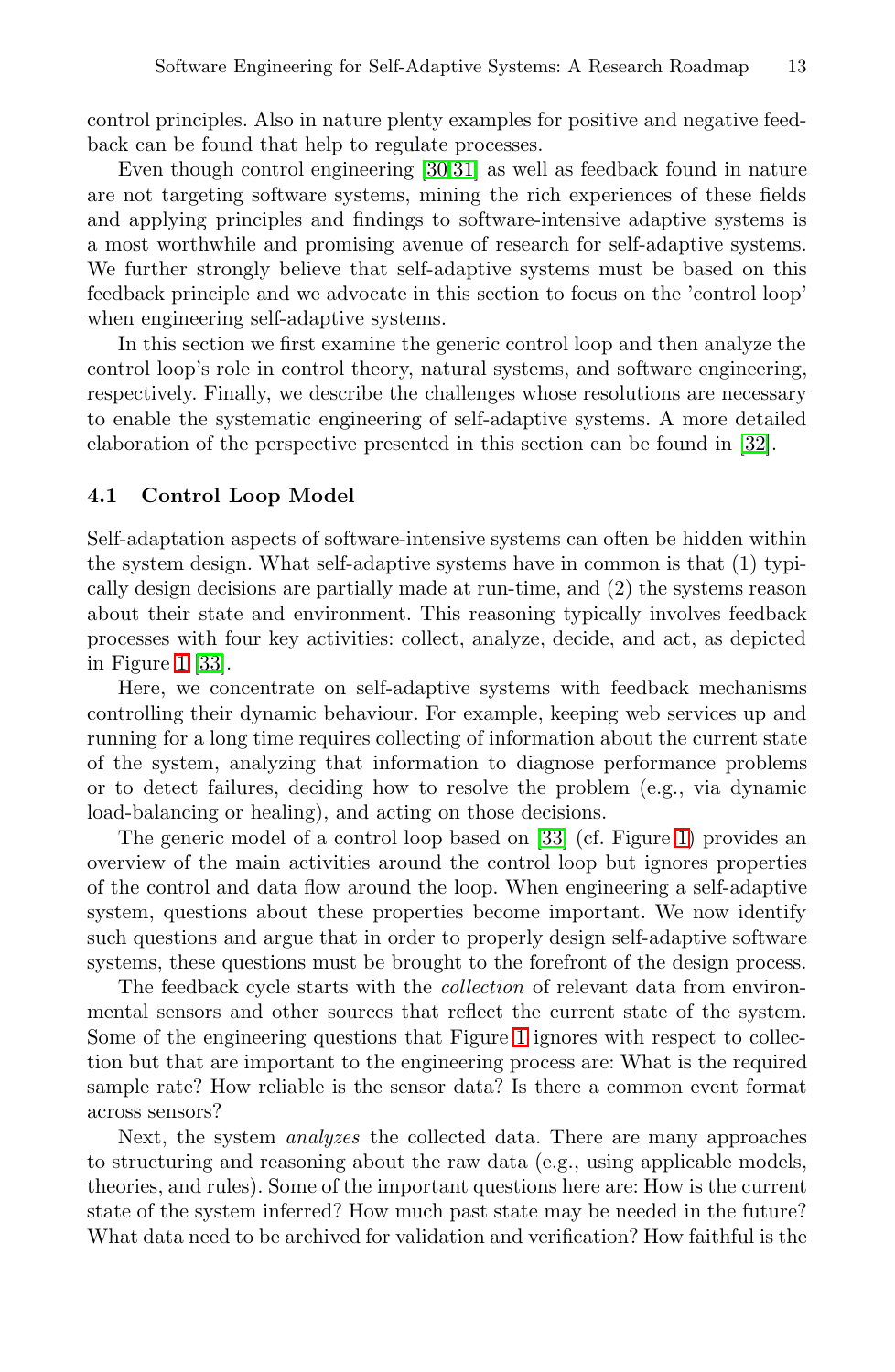

<span id="page-13-0"></span>Fig. 1. Activities of the control loop

model to the real world? Can an adequate model be derived from the available sensor data?

Next, the system makes a *decision* about how to adapt in order to reach a desirable state. Approaches such as risk analysis can help make this decision. Here, the important questions are: How is the future state of the system inferred? How is a decision reached (e.g., with off-line simulation or utility/goal functions)? What are the priorities for adaptation across multiple control loops and within a single control loop?

Finally, to implement the decision, the system must act via available actuators and effectors. Important questions here are: When should the adaptation be safely performed? How do adjustments of different control loops interfere with each other? Does centralized or decentralized control help achieve the global goal? Does the control system have sufficient command authority over the process—that is, can the action be implemented using the available actuators and effectors?

The above questions—as well as others—regarding the control loop should be explicitly identified, recorded, and resolved during the development of the self-adaptive system.

# 4.2 Control Loops and Control Theory

The control loop is a central element of control theory, which provides wellestablished mathematical models, tools, and techniques to analyze system performance, stability, sensitivity, or correctness [\[34,](#page-24-16)[35\]](#page-24-15). Researchers have applied results of control theory and control engineering to building self-adaptive systems. However, it is not clear if general principles of this discipline (e.g., open/ closed-loop controller, observability, controllability, stability, or hysteresis) are applicable to self-adaptive software systems.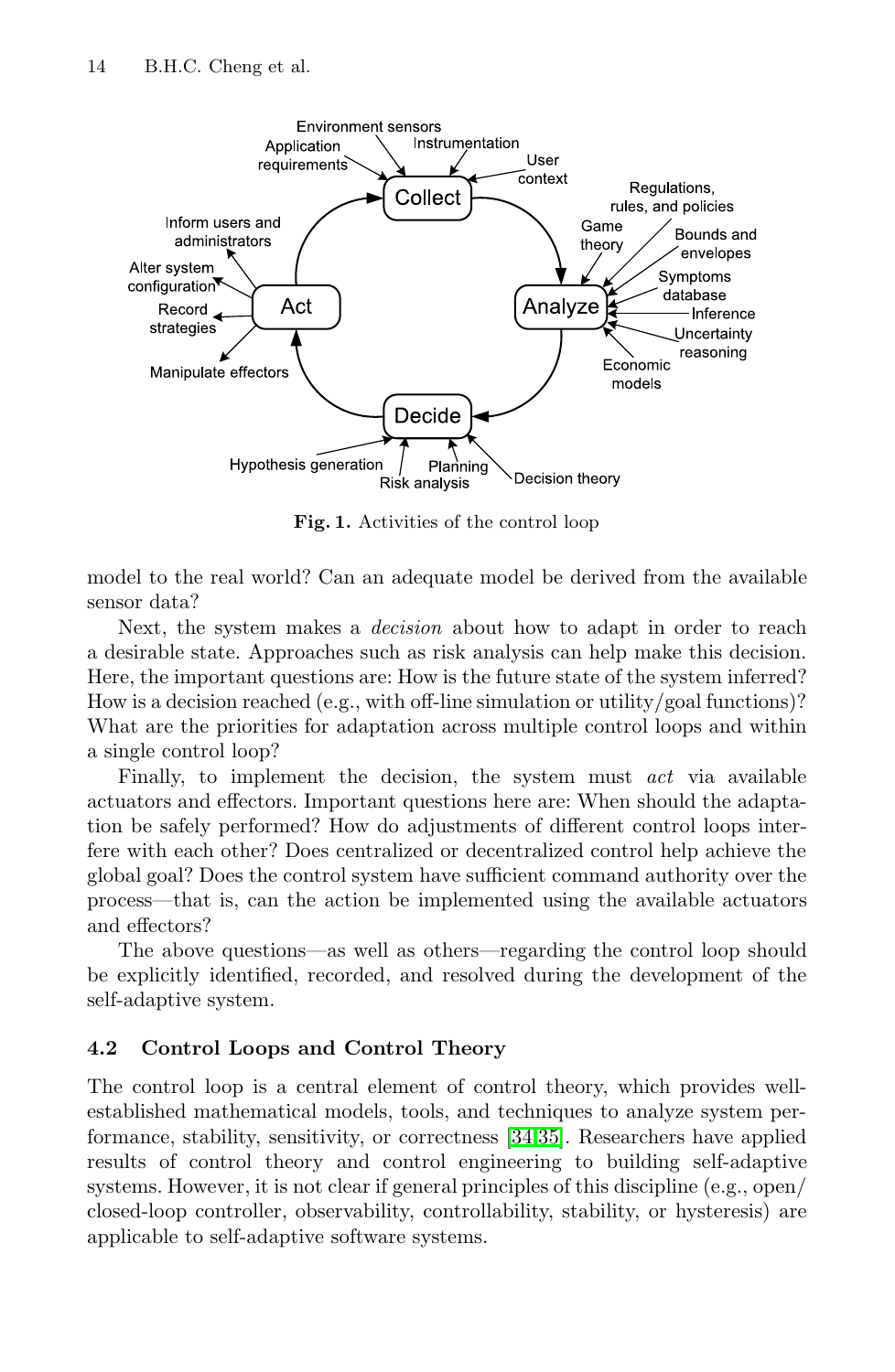Control engineering has determined that systems with a single control loop are easier to reason about than systems with multiple loops. Unfortunately, the latter types of control loops are far more common. Good engineering practice calls for reducing multiple control loops to a single one, or making control loops independent of each other [\[36\]](#page-24-17). When such decoupling is impossible, the design must make the interactions of control loops explicit and expose how these interactions are handled.

Control engineering has also identified hierarchical organization of control loops as a fruitful way to decouple control-loop interactions. The different time scales of the different layers of the hierarchy can minimize the unexpected interference between control loops. This scheme is of particular interest if we distinguish between forms of adaptation such as change management and goal management [\[25\]](#page-24-6) and can organize them hierarchically.

While mining control engineering for control-loop mechanisms applicable to software engineering can result in breakthroughs in engineering self-adaptive systems, one important obstacle is that different application areas of control engineering introduce distinct nomenclature and architectural diagrams for their realizations of the generic control loop depicted in Figure [1.](#page-13-0) It is useful to investigate how different application areas realize this generic control loop and to identify the commonalities in order to compare and leverage self-adaptive systems research from different application areas. For example, control engineering has developed standard approaches to model and reason about feedback such as the Model Reference Adaptive Control (MRAC) [\[31\]](#page-24-12) and the Model Identification Adaptive Control (MIAC) [\[37\]](#page-24-18).

Models such as MRAC and MIAC introduce well-defined elements such as controller, process, adjustment mechanism, and system identification or model reference along with prescribed dependencies among these elements. This form of separation of concerns suggests that these models are a solid starting point for the design of self-adaptive software-intensive systems. In fact, many participants of the Dagstuhl Seminar 08031 [\[38\]](#page-24-19) presented self-adaptive systems that can be expressed in terms of standardized models from control engineering such as MRAC and MIAC. Examples of presented systems include a self-adaptive flight-control system that realizes a more robust aircraft control capable of handling multiple faults (e.g., change of aircraft dynamics due to loss of control surface, aileron, or stabilator) [\[39\]](#page-24-20); a system of autonomous shuttles that operate on demand and in a decentralized manner using a wireless network [\[40\]](#page-25-2); a multi-agent approach to an AGV transportation system that allows agents to flexibly adapt their behavior to changes in their context, realizing cooperative self-adaptation [\[41\]](#page-25-3); and the Rainbow system [\[42\]](#page-25-4), whose architecture was mapped by Shaw to the classical control loop in control theory [\[43\]](#page-25-1).

#### 4.3 Control Loops and Natural Systems

In contrast to engineered self-adaptive systems, biologically or sociologically inspired systems do not often have clearly visible control loops. Furthermore, the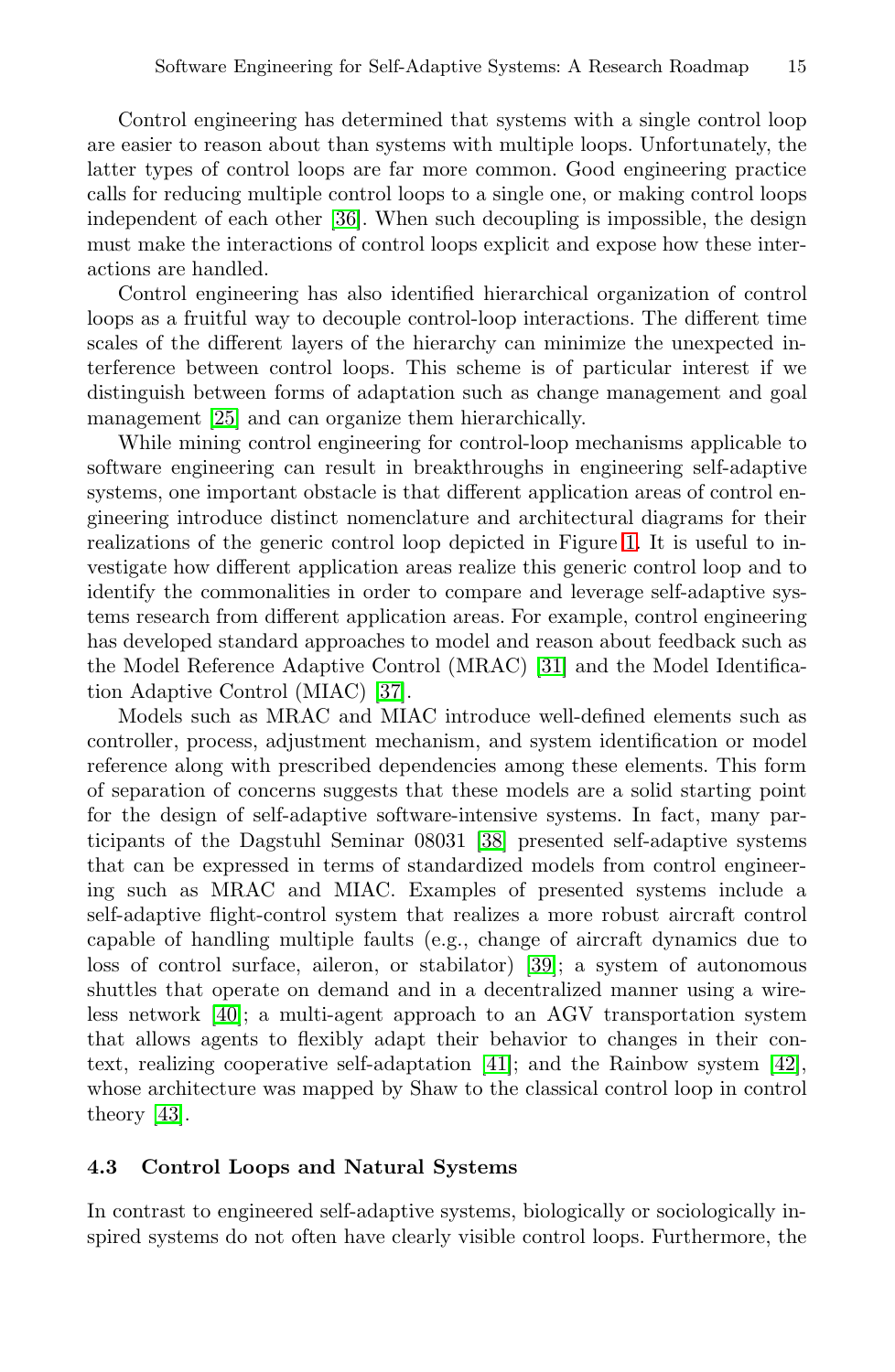systems are often decentralized in such a way that the agents do not have a sense of the global goal but rather it is the interaction of their local behaviour that yields the global goal as an emergent property.

Nature is full of self-adapting systems that leverage mechanisms and types of control loops far removed from those we use today when engineering selfadaptive systems. Mining this rich collection of systems and creating a catalogue of feedback types and self-adaption techniques is an important and likely fruitful endeavour our community must undertake.

Some software systems that leverage mechanisms found in nature already exist and promise a bright future for nature-inspired software engineering techniques. For example, in systems built using the crystal-growth-inspired tile architectural style [\[44\]](#page-25-6), components distributed around the Internet come together to "self-assemble" and "self-organize" into a solution to an NP-complete problem. These systems can self-adapt to exhibit properties of fault and adversary tolerance [\[45\]](#page-25-7). The self-adaptation control loop is not easily evident in the nature's process of crystal growth, but it does exist and increasing our understanding of such control loops will increase our ability to engineer self-adaptive software systems.

In addition to discovering new self-adaptation mechanisms, mining natural systems and creating a catalogue can facilitate engineering of new novel mechanisms as the combinations of existing ones. For example, while many systems in nature use bottom-up adaptation mechanisms, it may be possible to unify the self-adaptive top-down and self-organizing (bottom-up) mechanisms via software architecture by considering metadata and policies with adaptation properties and control-loop reasoning explicitly, both at design-time and run-time [\[46\]](#page-25-8).

### 4.4 Control Loops and Software Engineering

We have observed that control loops are often hidden, abstracted, or internalized when presenting the architecture of self-adaptive systems [\[43\]](#page-25-1). However, the feedback behaviour of a self-adaptive system, which is realized with its control loops, is a crucial feature and, hence, should be elevated to a first-class entity in its modelling, design, and implementation.

When engineering a self-adaptive system, the properties of the control loops affect the system's design and architecture. Therefore, besides the control loops, those control loops' properties must be made explicit as well. In one approach, Cheng et al. [\[47\]](#page-25-9) advocate making self-adaptation external, as opposed to internal or hard-wired, to separate the concerns of system functionality from the concerns of self-adaptation.

Despite recent attention to self-adaptive systems (e.g., several ICSE workshops), development and analysis methods for such systems do not yet provide sufficient explicit focus on the control loops and their associated properties that almost inevitably control self-adaptation.

The idea of increasing the visibility of control loops in software architectures and software methods is not new. Over a decade ago, Shaw compared a software design method based on process control to an object-oriented design method [\[48\]](#page-25-5).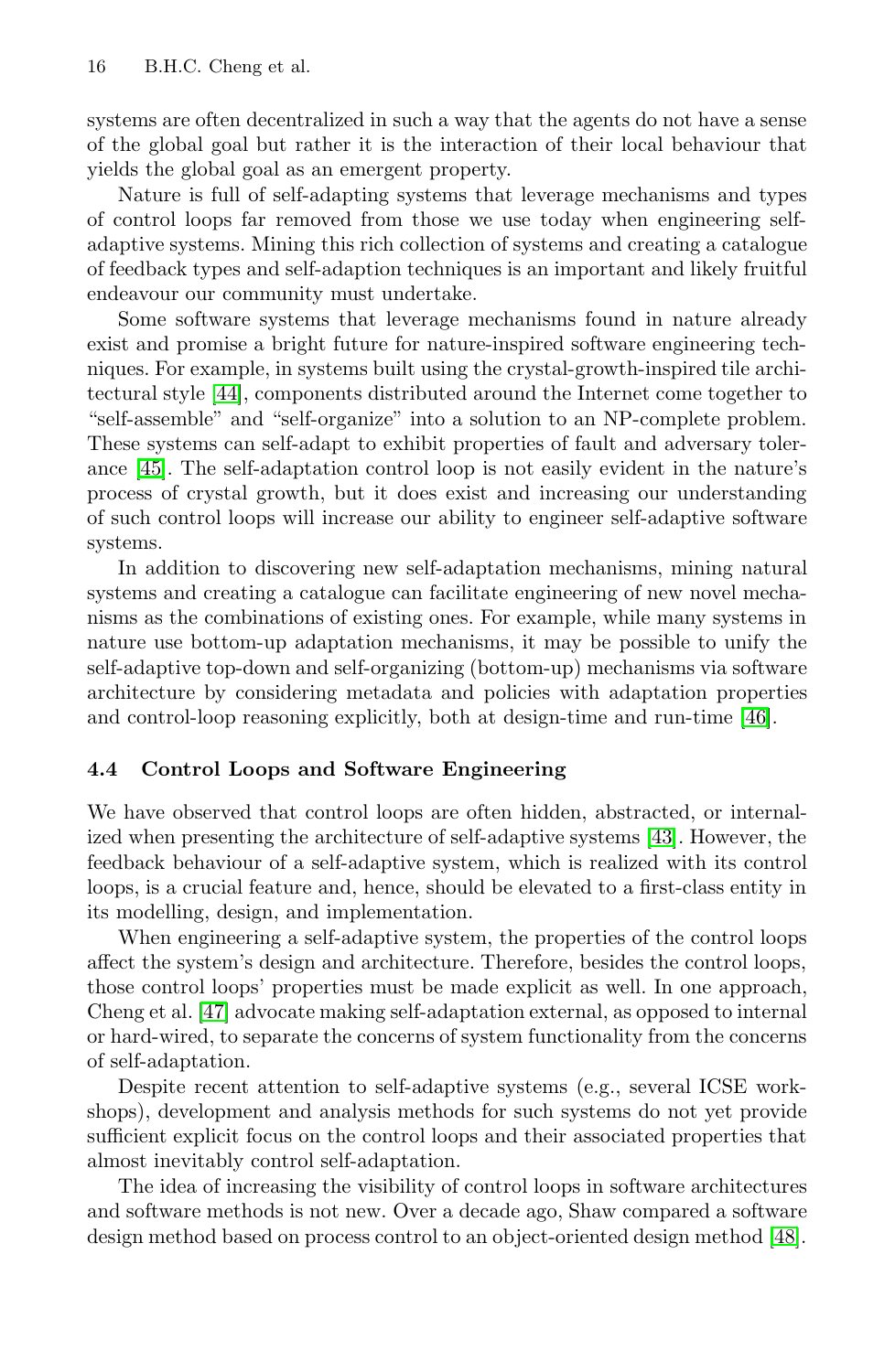She introduced a new software organization paradigm based on control loops, one with an architecture that is dominated by feedback loops and their analyses, rather than by the identification of discrete stateful objects.

# 4.5 Research Challenges in Engineering

We have argued that control loops are essential for self-adaptive systems. Therefore, control loops must become first-class entities when engineering self-adaptive systems. Understanding and reasoning about the control loops of a self-adaptive systems is integral to advancing the engineering of self-adaptive systems' maturation from an ad-hoc, trial-and-error endeavour to a disciplined approach. We identify the following issues as the current most critical challenges that must be addressed in order to achieve a disciplined approach to engineering self-adaptive systems:

Modelling. Making the control loops explicit and exposing self-adaptive properties to allow the designer to reason about the system modelling support for control loops.

Architecture. Developing reference architectures for adaptive systems that address issues such as structural arrangements of control loops (e.g., sequential, parallel, hierarchy, decentralized), interactions among control loops, data flow around the control loops, tolerances, trade-offs, sampling rates, stability and convergence conditions, hysteresis specifications, and context uncertainty.

Design. Compiling a catalogue of common control-loop schemes and characterizing control-loop elements, along with associated obligations in the form of patterns to help classify specific kinds of interacting control loops, e.g., for manual vs. automatic control or for decoupling control loops from one another. These control-loop schemes should come from exploring existing knowledge in control engineering, as well as other fields that use feedback, and from mining naturally occurring systems that use adaptation.

Middleware Support. Developing middleware support to "allow researchers with different motivations and experiences to put their ideas in practice, free from the painful details of low-level system implementation" [\[49\]](#page-25-10) by supporting a framework and standardized interfaces for self-adaptive functionality.

Verification & Validation. Creating validation and verification techniques to test and evaluate control loops' behaviour and automatically detect unintended interactions.

Reengineering. Exploring techniques for evolving existing systems and injecting self-adaptation into such systems.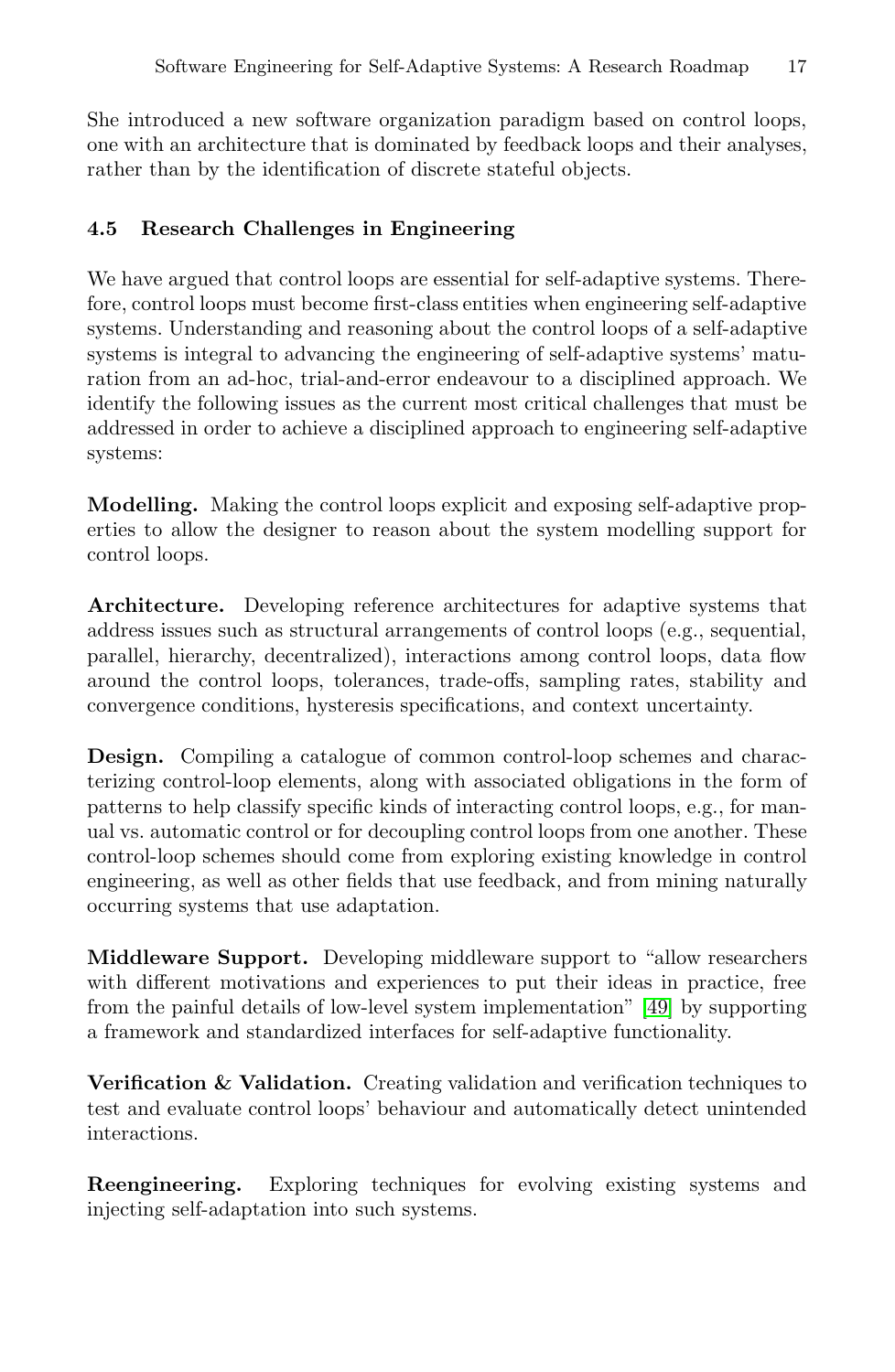<span id="page-17-0"></span>Human-Computer Interaction. Analyzing feedback types from human-computer interaction and devising novel mechanisms for exposing the control loops to the users, keeping the users of self-adapting systems "in the loop" to ensure their trust.

# 5 Assurances

The goal of system assurance is simple. Developers need to provide evidence that the set of stated functional and non-functional properties are satisfied during system's operation. While the goal is simple, achieving it is not. Traditional verification and validation methods, static or dynamic, rely of stable descriptions of software models and properties. The characteristics of self-adaptive systems create new challenges for developing high-assurance systems. Current verification and validation methods do not align well with changing goals and requirements as well as variable software functionality. Consequently, novel verification and validation methods are required to provide assurance in self-adaptive systems.

In this section, we present a generalized verification and validation framework which specifically targets the characteristics of self-adaptive systems. Thereafter, we present a set of research challenges for verification and validation methods implied by the presented framework.

### 5.1 Assurances Framework

Self-adaptive systems are highly context dependent. Whenever the system's context changes the system has to decide whether it needs to adapt. Whenever the system decides to adapt, this may prompt the need for verification activities to provide continual assessment. Moreover, depending on the dynamics of change, verification activities may have to be embedded in the adaptation mechanism.

Due to the uniqueness of such assessment process, we find it necessary to propose a framework for adaptive system assurance. This framework is depicted in Figure [2.](#page-18-0) Over a period of operation, the system operates through a series of operational modes. Modes, represented in Figure [2](#page-18-0) by index  $j$ , represent known and, in some cases, unknown phases in the computational lifecycle. Examples of known modes in flight control include altitude hold mode, flare mode and touchdown mode. Sequences of behavioural adjustments in the known modes are known. But, continuing with the same example, if failures change the airframe dynamics, the application's context changes and software control needs to sense and adapt to the conditions unknown prior to the deployment.

Such adaptations are reflected in a series of context - system state (whatever this is for a self-adaptive system) configurations.  $(C+S)_{j_i}$  denotes the  $i^{th}$  combination of context and system state in a cycle which is related to the requirements of the system mode  $j$ . At the level of configurations it is irrelevant whether the context or the system state changes (transition  $t_{j0}$ ), the result always is a new configuration.

Goals and requirements of a self-adaptive system may also change during runtime. We abstract from the subtle differences between goals and requirements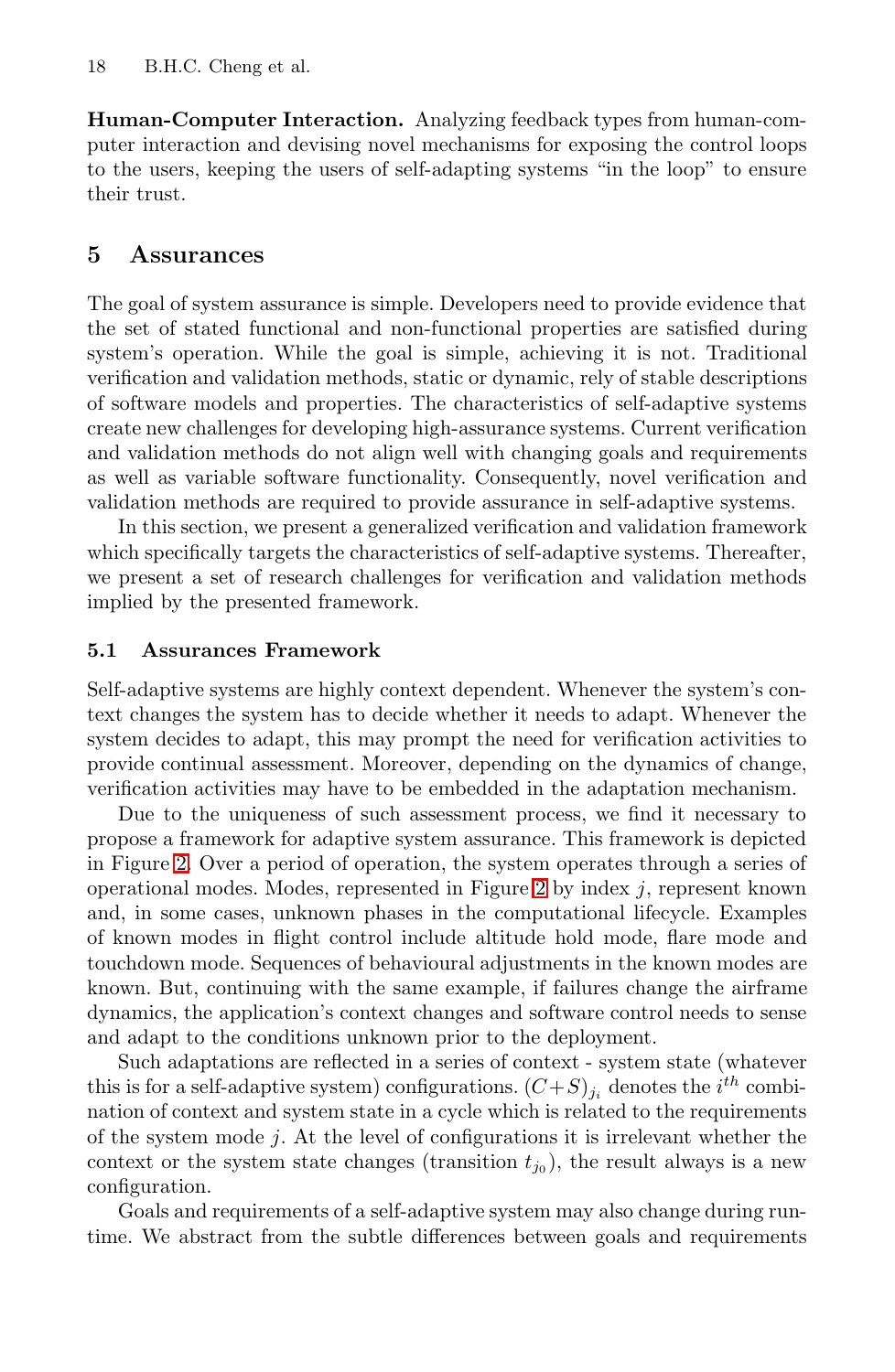

<span id="page-18-0"></span>Fig. 2. V & V model

for the generalized framework and instead use the more generic term properties. In self-adaptive systems, properties may change over time in response to changes in the system context or the system state. Properties might be relevant in one context and completely irrelevant in some other. Properties might even be weighted against each other, resulting in a trade offs between properties and, thus, their partial fulfilment. Properties can also be related to each other. Global properties like safety requirements must be satisfied over the entire life time of a system, through all the system modes. Different local properties  $P_{j_i}^t$  within a context might guarantee a global property. Similarly, a local property may guarantee that a global property is not invalidated by the changes.

Verification of the properties typically relies on the existence of models. System dynamics and changing requirements of self-adaptive systems make it impossible to build a steady model before system deployment and perform all verification tasks on such a model. Therefore, models need to be built and main-tained at run-time. In Figure [2,](#page-18-0)  $M_{i}$  is the model that corresponds to configuration  $(C+S)_{ii}$ . Each change in the system configuration needs to be reflected at model level as well, letting the model evolve accordingly from one configuration to the other, not necessarily linearly as depicted in Figure [2.](#page-18-0) Delays in model definition may also be inevitable. In Figure [2,](#page-18-0) the evolution of models from one configuration to the other is denoted by  $m_{i_i}$ . The complexity of such evolution moves along two dimensions. On one side the model must be efficiently updated to reflect the system changes, on the other it should still reflect an accurate representation of reality.

#### 5.2 Research Challenges in Assurances

While verification and validation of properties in distributed systems is not a novel problem, a number of additional issues arise in the context of selfadaptation due to the nature of these applications. Self-adapting systems have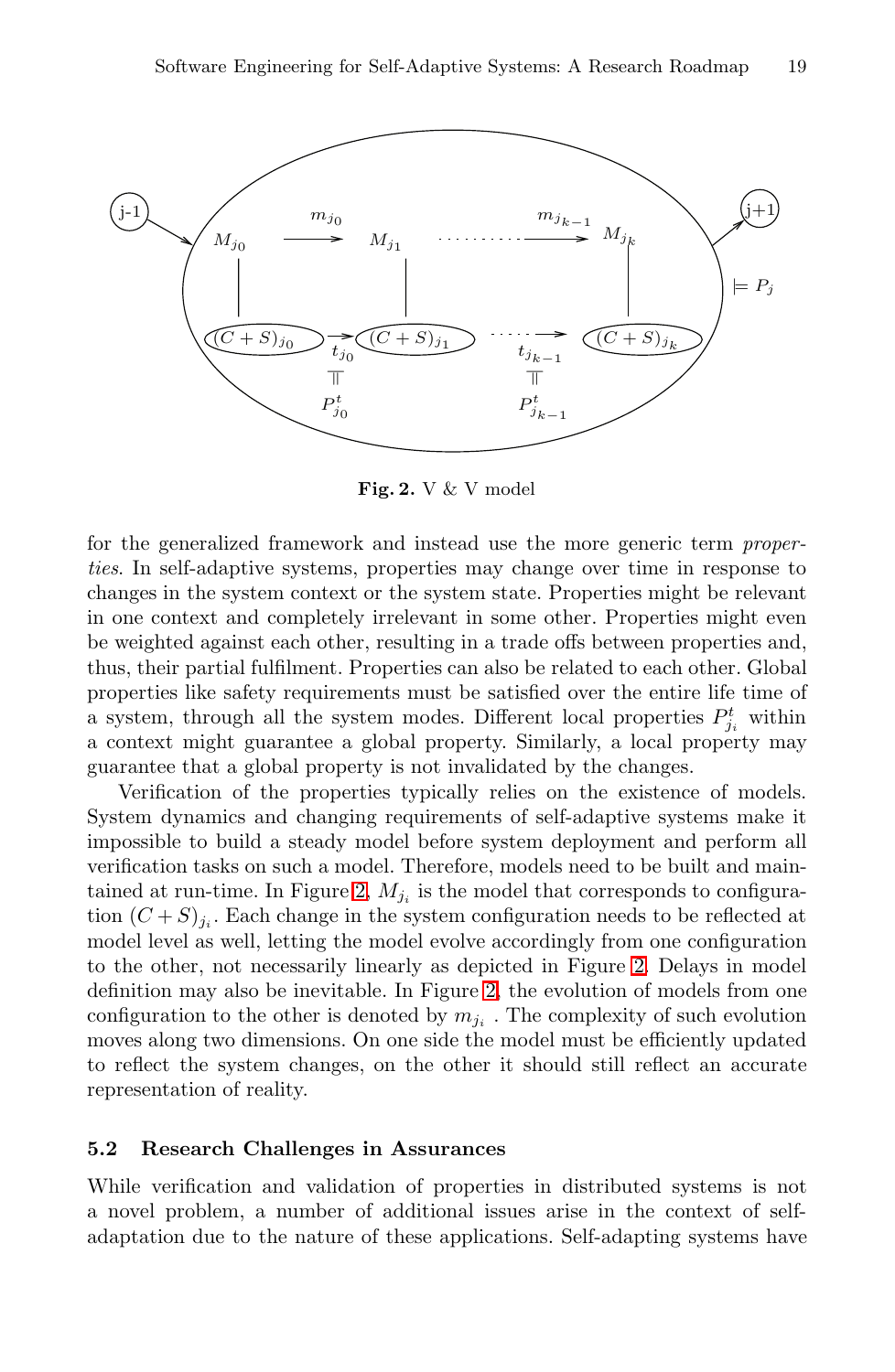to contend with dynamic changes in modes and contexts as well as the dynamic changes in user requirements. Due to this high dynamism, V&V methods traditionally applied at requirements and design stages of development must be supplemented with run-time assurance techniques.

Dynamic Identification of Changing Requirements. System requirements can change implicitly, as a result of a change in context. Since in dynamic environments all eventualities cannot be anticipated, self-adapting systems have to be able to identify new contexts. There will inevitably be uncertainty in the process of context identification. Once the context is identified, utility functions evaluate trade-offs between the properties (goals) aligned with the context. The adequacy of context identification and utility functions is subject to verification. It appears that failure detection and identification techniques from distributed fault tolerant computing are a special case of context identification. Given that all such techniques incorporate uncertainty, probabilistic approaches to assurance seem to be the most promising research direction.

Adaptation-Specific Model-Driven Environments. To deal with the challenges of adaptation we envisage a model-driven development, where models play a key role throughout the development [\[50\]](#page-25-12). Models allow the application of verification and validation methods during the development process and can support self-adaptation at run-time. In fact, models can support estimation of system's status, so that the impact of a context change can be predicted. Provided that such predictions are reliable, it should be possible to perform model-based adaptation analysis as a verification activity [\[51\]](#page-25-11). A key issue in this approach is to keep the run-time models synchronized with the changing system. Any model based verification, therefore, presumes the availability of accurate change tracking algorithms that keep system model synchronized with the run-time environment. Uncertain model attributes can be described, for example, using probability distribution functions, the attribute value ranges, or using the analysis of historical attribute values. These methods can take advantage of probability theory and statistics that helped solve stochastic problems in the past.

Agile Run-Time Assurance. In situations when models that accurately represent the dynamic interaction between system context and state cannot be developed, performing verification activities that address verification at run-time are inevitable. The key requirement for run-time verification is the existence of efficient agile solution algorithms which do not require high space/time complexity. Self-adaptive systems may change their state quickly to respond to context or property changes. An interesting class of verification techniques is that inspired by Proof-Carrying Code (PCC). PCC is a technique by which a host platform can verify that code provided that needs to be executed adheres to a predefined, still limited, set of safety rules. The limitation of the PCC paradigm is that executed code must contain a formal safety proof that attests to the fact that the code respects the defined safety policy. Defining such kind of proofs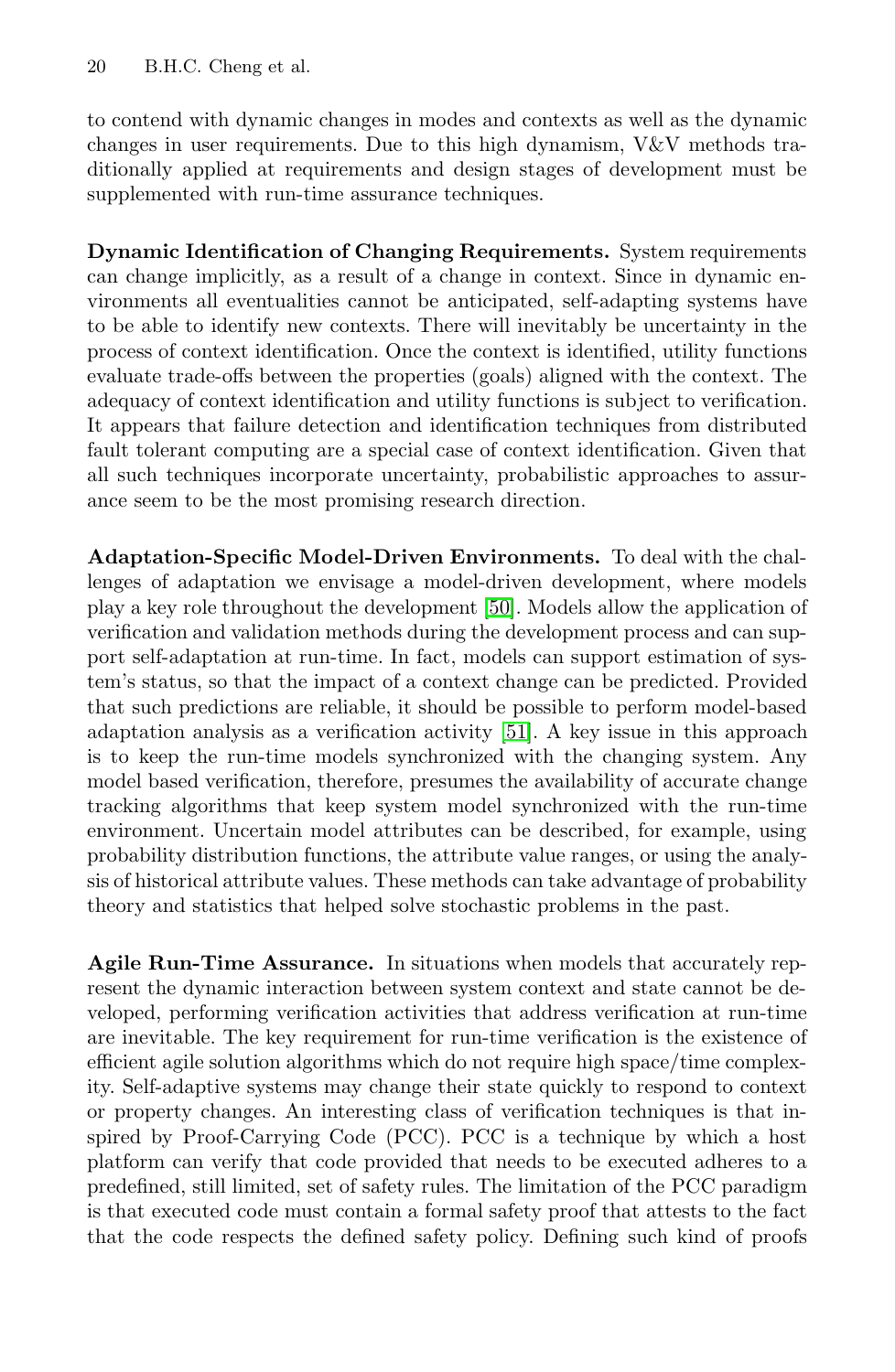for code segments which are parameterized and undergo changes and for larger classes of safety properties is a challenge. When formal property proofs do not seem feasible, run-time assurance techniques may rely on demonstrable properties of adaptation, like convergence and stability. Adaptation is a transient behaviour and the fact that a sequence of observable states converge towards a stable state is always desirable. Transient states may not satisfy local or global properties (or we just cannot prove that they do). Therefore, the analysis of the rate of convergence may inspire confidence that system state will predictably quickly reach a desirable state. Here we intentionally use term "desirable" rather than "correct" state because we may not know what a correct adaptation is in an unforeseen context [\[52\]](#page-25-14). This problem necessitates investigation of scientific principles needed to move software assurance beyond current conceptions and calculations of correctness.

<span id="page-20-0"></span>Liability and Social Aspects. Adaptive functionality in safety-critical systems is already a reality. Applications of adaptive computing in safety critical systems are on the rise [\[39,](#page-24-20)[53\]](#page-25-15). Autonomous software adaptation raises new challenges in the legal and social context. Generally, if software does not perform as expected, the creator may be held liable. Depending on the legal theory, different issues will be relevant in a legal inquiry [\[54\]](#page-25-13). Software vendors may have a difficult time to argue that they applied the expected care when developing a critical application if the software is self-adaptive. Software may enter unforeseeable states that have never been tested or reasoned about. It can be also argued that current state-of-the-art engineering practices are not sufficiently mature to warrant self-adaptive functionality. However, certain liability claims for negligence may be rebutted if it can be show safety mechanisms could disable self-adaptive functionality in hazardous situations. Assurance of self-adaptive software is then not only a step to make the product itself safer, but should be considered a valid defence against liability claims.

# 6 Lessons and Challenges

In this section, we present the overall conclusions of the roadmap paper in the context of lessons learned and the major ensuing challenges for our community. First and foremost, we must point out that this exercise had no intention of being exhaustive. We made the choice to focus on the four major issues we identified as the key in the software engineering of self-adaptive systems process: modelling dimensions, requirements, engineering, and assurances.

The presentations of each of the four views intend not to cover all the related aspects, but rather focused theses as a means for identifying the challenges associated with each view. The four identified theses are:

– modelling dimensions - the need to enumerate and classify modelling dimensions for obtaining precise models to support run-time reasoning and decision making for achieving self-adaptability;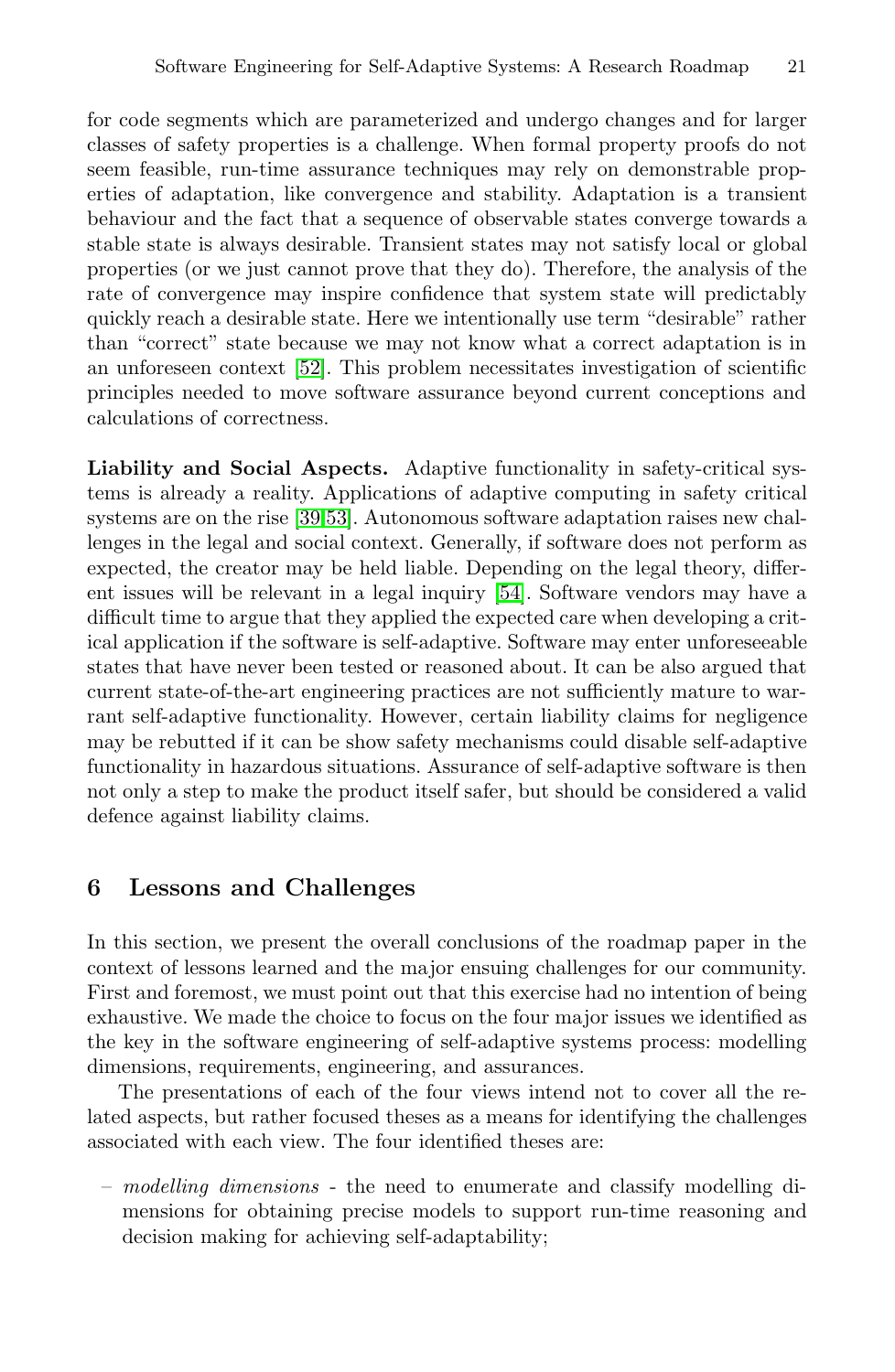- requirements the need to define a new requirements language for handling uncertainty to give self-adaptive systems the freedom to do adaptation;
- engineering the need to consider feedback control loops as first-class entities during engineering of self-adaptive systems;
- assurances the need to define novel verification and validation methods for the provision of assurances that cover the self-adaptation of systems.

We now summarize the most important challenges of each the views identified.

Modelling Dimensions. A major challenge in modelling dimensions is defining models that can represent a wide range of system properties. The more precise the models are, the more effective they should be in supporting run-time analysis and decision process. However, at the same time, models should be sufficiently general and simple to keep synthesis feasible. Defining utility functions for supporting decision making is a challenging task, and we need practical techniques to specify and generate such utility functions.

Requirements. The major challenge in requirements is defining a new language capable of capturing uncertainty at an abstract level. Once we consider uncertainty at the requirements stage, we must also find means of managing it. Thus, we need to represent the trade offs between the flexibility provided by the uncertainty and the assurances required by the application. Since requirements might vary at run-time, systems should be aware of their own requirements, creating a need for requirements reflection and online goal refinement. It is important to note that requirements should not be considered in isolation and we must develop techniques for mapping requirements into architecture and implementation.

Engineering. In order to properly engineer self-adaptive software systems, the feedback control loop must become a first-class entity throughout the process. To allow this, there is the need for modelling support to make the loop's role explicit. Explicit modelling of the loops will ease reifying system properties to allow their query and modification at run-time. In order to facilitate reasoning between system properties and the feedback control loop, reference architectures must highlight key aspects of the loop, such as, number, structural arrangements, interactions, and stability conditions. In order to maintain users' trust, certain aspects of the control must be exposed to the users. Finally, in order to facilitate organized use and reuse of self-adaptation mechanisms, the community must compile a catalog of feedback control loops, explicitly explaining their properties, benefits and shortcomings, and interaction possible methods for interaction with other loops.

Assurances. The major challenge in assurances is supplementing traditional methods applied at requirements and design stages of development with run-time assurances. Since system context is dynamic at run-time, systems must identify new contexts dynamically. In order to handle the uncertainty associated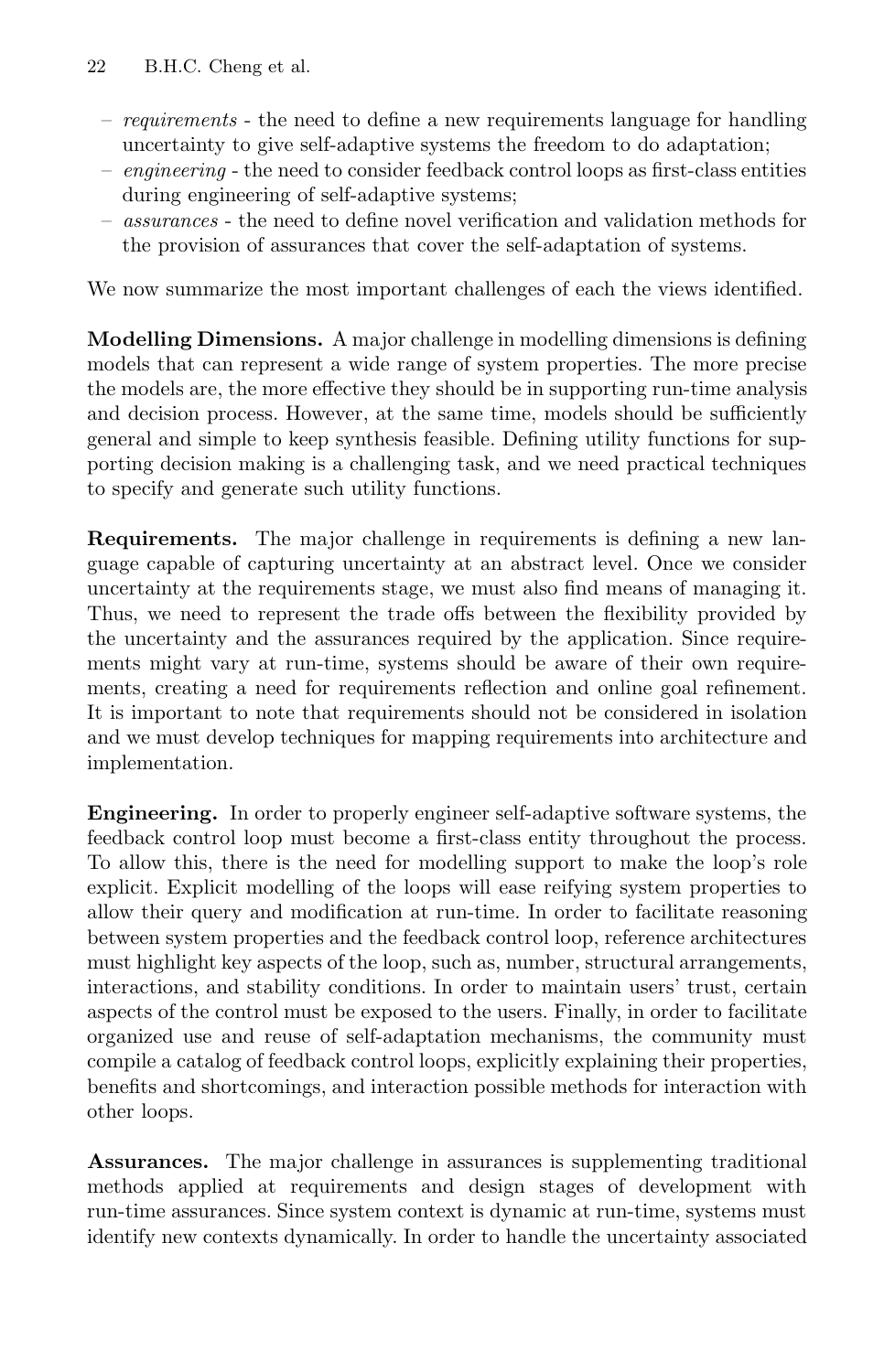with this process, models must include uncertainty via, e.g., probabilistic approaches. Further, adaptation-specific model-driven environments may facilitate modelling support of run-time self-adaptation; however, these environments must be lightweight, in order to allow run-time verification without impacting system performance. One approach to run-time verification of assurances is the labelling of such assurances as "desirable," rather than "required."

There are several aspects related to software engineering of self-adaptive systems that we did not cover. One of them is processes, which are an integral part of software engineering. Software engineering processes are essentially associated with design-time; however, engineering of self-adaptive systems will also require run-time processes for handling change. This may require re-evaluating how software should be developed for self-adaptive systems. For example, instead of a single process, two complementary processes may be required for coordinating the design-time and run-time activities of building software, which might lead to a whole new way of developing software. Technology should enable and influence the development of self-adaptive systems. Other aspects of software engineering related to self-adaptation are technologies like model-driven development, aspect-oriented programming, and software product lines. These technologies might offer new opportunities and offer new processes in the development of self-adaptive systems.

During the course of our work, we have learned that the area of self-adaptive systems is vast and multidisciplinary. Thus, it is important for software engineering to learn and borrow from other fields of knowledge that are working or have being working in the development and study of similar systems, or have already contributed solutions that fit the purpose of self-adaptive systems. We have already mentioned some of the fields, such as control theory and biology, but decision theory, non-classic computation, and computer networks may also prove to be useful. Finding a solution in one of these fields that fits our needs exactly is unlikely; however, studying a wide range of exemplars is likely to provide necessary knowledge of benchmarks, methods, techniques, and tools to solve the challenges of engineering self-adaptive software systems.

<span id="page-22-0"></span>The four theses we have discussed in this paper outline new challenges that our community must face in engineering self-adapting software systems. These challenges all result from the dynamic nature of adaptation. This dynamic nature brings uncertainty that some traditional software engineering principles and techniques are the proper way to go about designing self-adaptive systems and will likely require novel solutions.

# References

1. Feiler, P., Gabriel, R.P., Goodenough, J., Linger, R., Longstaff, T., Kazman, R., Klein, M., Northrop, L., Schmidt, D., Sullivan, K., Wallnau, K.: Ultra-large-scale systems: The software challenge of the future. Technical report, Software Engineering Institute (2006), <http://www.sei.cmu.edu/uls/>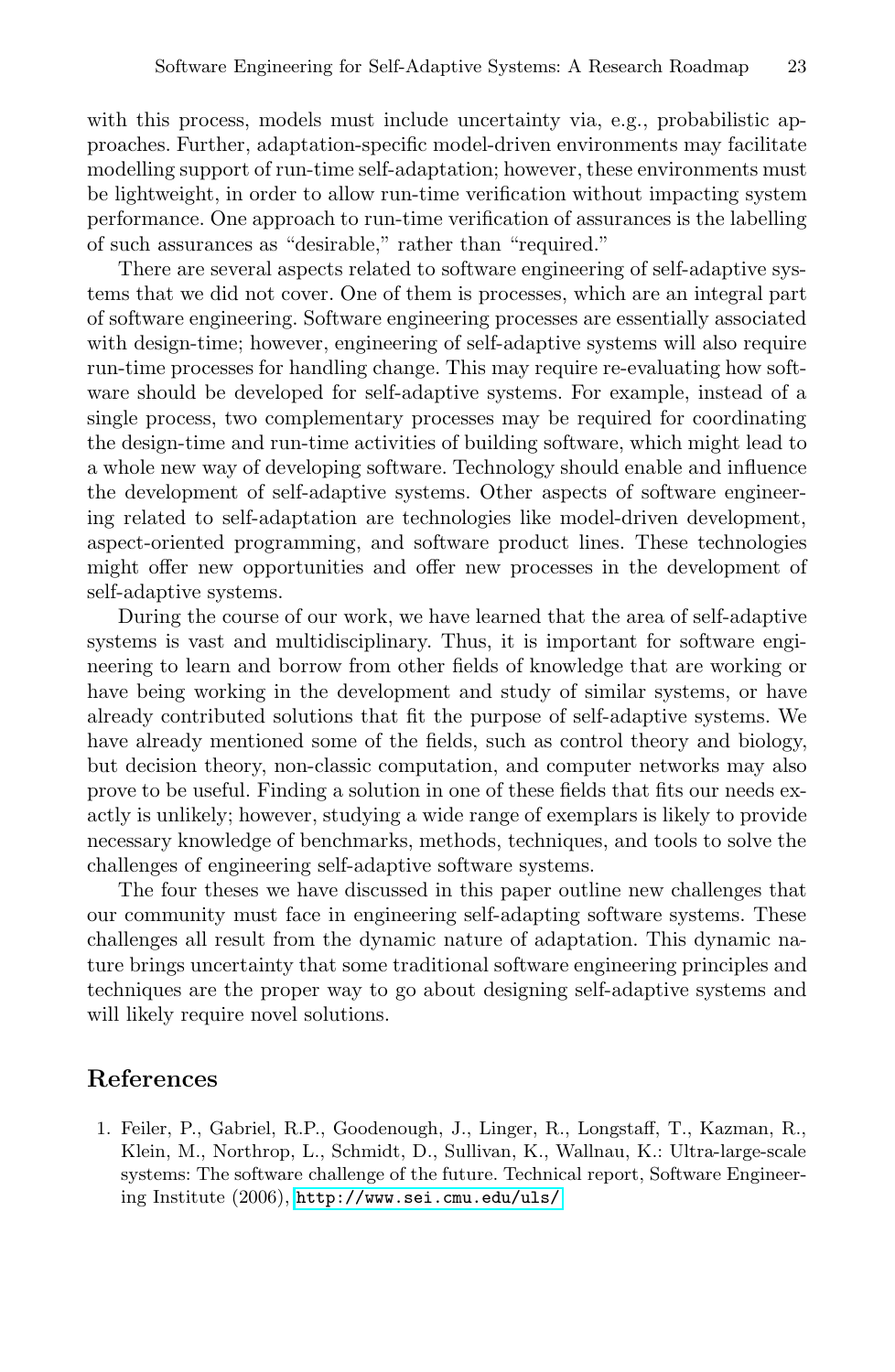- <span id="page-23-4"></span><span id="page-23-3"></span><span id="page-23-2"></span><span id="page-23-1"></span><span id="page-23-0"></span>2. Andersson, J., de Lemos, R., Malek, S., Weyns, D.: Towards a classification of selfadaptive software system. In: Cheng, B.H.C., de Lemos, R., Giese, H., Inverardi, P., Magee, J. (eds.) Software Engineering for Self-Adaptive Systems. LNCS, vol. 5525. Springer, Heidelberg (2009)
- <span id="page-23-6"></span>3. Seetharaman, G., Lakhotia, A., Blasch, E.P.: Unmanned Vehicles Come of Age: The DARPA Grand Challenge. Computer 39, 26–29 (2006)
- <span id="page-23-7"></span>4. Hirschfeld, R., Costanza, P., Nierstrasz, O.: Context-oriented programming. Journal of Object Technology 7, 125–151 (2008)
- 5. Jackson, M.: The meaning of requirements. Annals of Software Engineering 3, 5–21 (1997)
- <span id="page-23-8"></span>6. Laprie, J.C.: From dependability to resilience. In: International Conference on Dependable Systems and Networks (DSN 2008), Anchorage, AK, USA, pp. G8–G9 (2008)
- <span id="page-23-9"></span>7. Cheng, B.H.C., Atlee, J.M.: Research directions in requirements engineering. In: FOSE 2007: 2007 Future of Software Engineering, pp. 285–303. IEEE Computer Society, Minneapolis (2007)
- <span id="page-23-10"></span>8. Fickas, S., Feather, M.S.: Requirements monitoring in dynamic environments. In: IEEE International Symposium on Requirements Engineering (RE 1995), pp. 140– 147 (1995)
- <span id="page-23-11"></span>9. Savor, T., Seviora, R.: An approach to automatic detection of software failures in realtime systems. In: IEEE Real-Time Technology and Applications Symposium, pp. 136–147 (1997)
- 10. Sutcliffe, A., Fickas, S., Sohlberg, M.M.: PC-RE a method for personal and context requirements engineering with some experience. Requirements Engineering Journal 11, 1–17 (2006)
- <span id="page-23-5"></span>11. Liaskos, S., Lapouchnian, A., Wang, Y., Yu, Y., Easterbrook, S.: Configuring common personal software: a requirements-driven approach. In: 13th IEEE International Conference on Requirements Engineering (RE 2005), pp. 9–18. IEEE Computer Society, Los Alamitos (2005)
- <span id="page-23-14"></span><span id="page-23-13"></span>12. Lapouchnian, A., Yu, Y., Liaskos, S., Mylopoulos, J.: Requirements-driven design of autonomic application software. In: CASCON 2006: Proceedings of the 2006 Conference of the Center for Advanced Studies on Collaborative Research, p. 7. ACM, New York (2006)
- <span id="page-23-12"></span>13. Goldsby, H.J., Sawyer, P., Bencomo, N., Hughes, D., Cheng, B.H.C.: Goal-based modeling of dynamically adaptive system requirements. In: 15th Annual IEEE International Conference on the Engineering of Computer Based Systems (ECBS) (2008)
- <span id="page-23-15"></span>14. Dardenne, A., van Lamsweerde, A., Fickas, S.: Goal directed requirements acquisition. In: Selected Papers of the Sixth International Workshop on Software Specification and Design (IWSSD), pp. 3–50 (1993)
- <span id="page-23-16"></span>15. Yu, E.S.K.: Towards modeling and reasoning support for early-phase requirements engineering. In: 3rd IEEE International Symposium on Requirements Engineering (RE 1997), Washington, DC, USA, p. 226 (1997)
- 16. Harel, D., Marelly, R.: Come Let's Play: Scenario-Based Programming Using LSCs and the Play-Engine. Springer, Heidelberg (2005)
- 17. Zhang, J., Cheng, B.H.C.: Using temporal logic to specify adaptive program semantics. Journal of Systems and Software (JSS), Architecting Dependable Systems 79, 1361–1369 (2006)
- 18. Easterbrook, S., Chechik, M.: A framework for multi-valued reasoning over inconsistent viewpoints. In: Proceedings of International Conference on Software Engineering (ICSE 2001), pp. 411–420 (2001)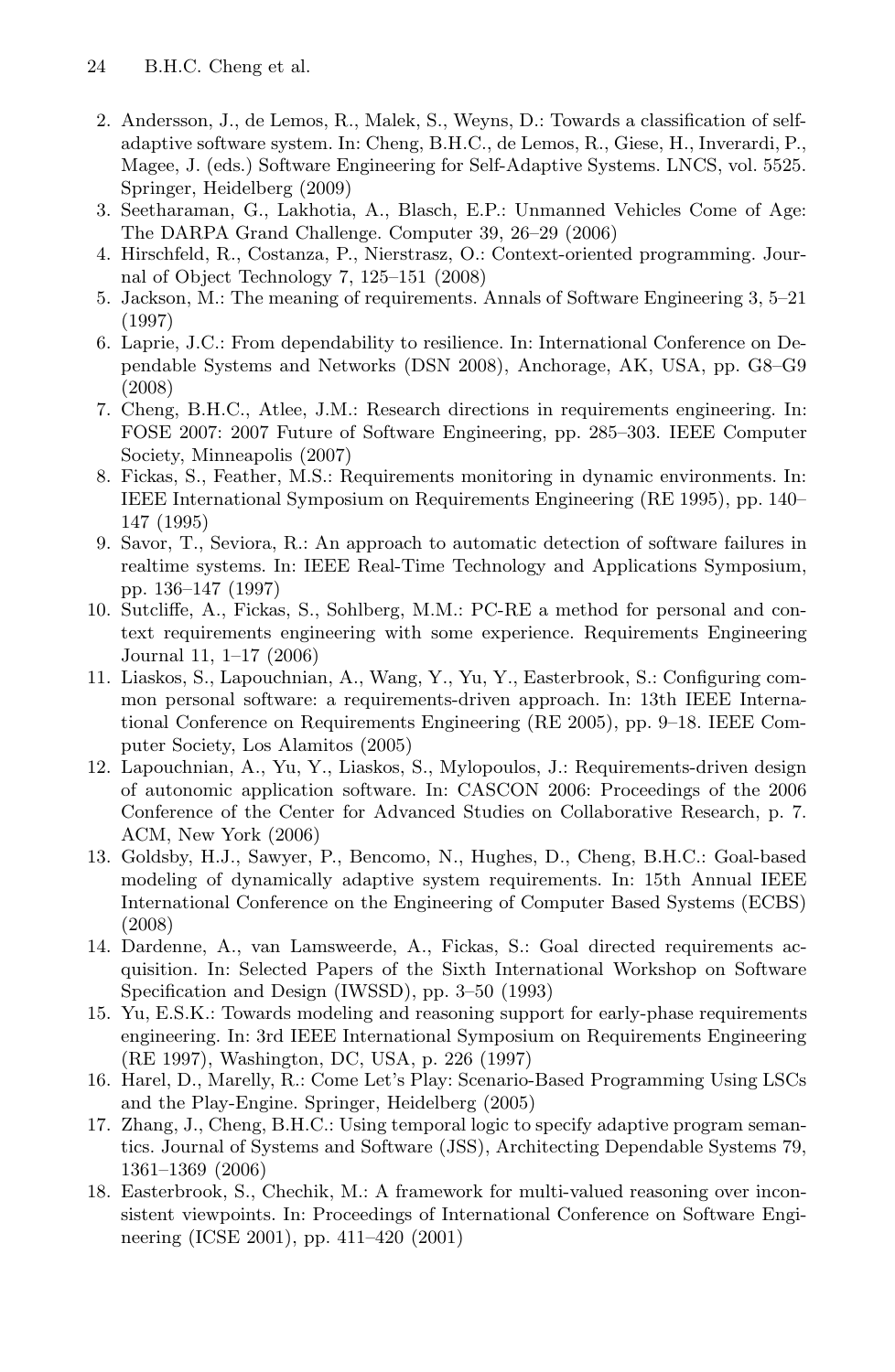- <span id="page-24-4"></span><span id="page-24-3"></span><span id="page-24-2"></span><span id="page-24-1"></span><span id="page-24-0"></span>19. Sabetzadeh, M., Easterbrook, S.: View merging in the presence of incompleteness and inconsistency. Requirements Engineering Journal 11, 174–193 (2006)
- <span id="page-24-5"></span>20. Svahnberg, M., van Gurp, J., Bosch, J.: A taxonomy of variability realization techniques. Software: Practice and Experience 35, 705–754 (2005)
- <span id="page-24-6"></span>21. Whittle, J., Sawyer, P., Bencomo, N., Cheng, B.: A language for self-adaptive system requirement. In: SOCCER Workshop (2008)
- <span id="page-24-7"></span>22. Finkelstein, A.: Requirements reflection. Dagstuhl Presentation (2008)
- <span id="page-24-8"></span>23. Zhang, J., Cheng, B.H.C.: Model-based development of dynamically adaptive software. In: Proceedings of International Conference on Software Engineering (ICSE 2006), Shanghai,China (2006)
- <span id="page-24-9"></span>24. Robinson, W.N.: Monitoring web service requirements. In: Proceedings of International Requirements Engineering Conference (RE 2003), pp. 65–74 (2003)
- <span id="page-24-10"></span>25. Kramer, J., Magee, J.: Self-managed systems: an architectural challenge. In: FOSE 2007: 2007 Future of Software Engineering, Minneapolis, MN, USA, pp. 259–268. IEEE Computer Society, Los Alamitos (2007)
- <span id="page-24-11"></span>26. Maes, P.: Computional reflection. PhD thesis, Vrije Universiteit (1987)
- 27. Kon, F., Costa, F., Blair, G., Campbell, R.H.: The case for reflective middleware. Communications of the ACM 45, 33–38 (2002)
- <span id="page-24-12"></span>28. Coulson, G., Blair, G., Grace, P., Joolia, A., Lee, K., Ueyama, J.: A generic component model for building systems software. ACM Transactions on Computer Systems (2008)
- <span id="page-24-13"></span>29. Robinson, W.: A requirements monitoring framework for enterprise systems. Requirements Engineering 11, 17–24 (2006)
- 30. Tanner, J.A.: Feedback control in living prototypes: A new vista in control engineering. Medical and Biological Engineering and Computing 1(3), 333–351 (1963), <http://www.springerlink.com/content/rh7wx0675k5mx544/>
- <span id="page-24-14"></span>31. Dumont, G., Huzmezan, M.: Concepts, methods and techniques in adaptive control. In: Proceedings American Control Conference (ACC 2002), Anchorage, AK, USA, vol. 2, pp. 1137–1150 (2002)
- <span id="page-24-17"></span><span id="page-24-16"></span><span id="page-24-15"></span>32. Brun, Y., Di Marzo Serugendo, G., Gacek, C., Giese, H., Kienle, H., Litiou, M., Müller, H., Pezzè, M., Shaw, M.: Engineering self-adaptive systems through feedback loops. In: Cheng, B.H., de Lemos, R., Giese, H., Inverardi, P., Magee, J. (eds.) Software Engineering for Self-Adaptive Systems. Lecture Notes in Computer Science Hot Topics, vol. 5525 (2009)
- <span id="page-24-19"></span><span id="page-24-18"></span>33. Dobson, S., Denazis, S., Fernández, A., Gaïti, D., Gelenbe, E., Massacci, F., Nixon, P., Saffre, F., Schmidt, N., Zambonelli, F.: A survey of autonomic communications. ACM Transactions Autonomous Adaptive Systems (TAAS) 1(2), 223–259 (2006)
- <span id="page-24-20"></span>34. Burns, R.: Advanced Control Engineering. Butterworth-Heinemann (2001)
- 35. Dorf, R.C., Bishop, R.H.: Modern Control Systems, 10th edn. Prentice-Hall, Englewood Cliffs (2005)
- 36. Perrow, C.: Normal Accidents: Living with High-Risk Technologies. Princeton University Press, Princeton (1999)
- 37. Söderström, T., Stoica, P.: System Identification. Prentice-Hall, Englewood Cliffs (1988)
- 38. Schloss Dagstuhl Seminar 08031 Wadern, Germany: Software Engineering for Self-Adaptive Systems (2008), <http://www.dagstuhl.de/08031/>
- 39. Liu, Y., Cukic, B., Fuller, E., Yerramalla, S., Gururajan, S.: Monitoring techniques for an online neuro-adaptive controller. Journal of Systems and Software (JSS) 79(11), 1527–1540 (2006)